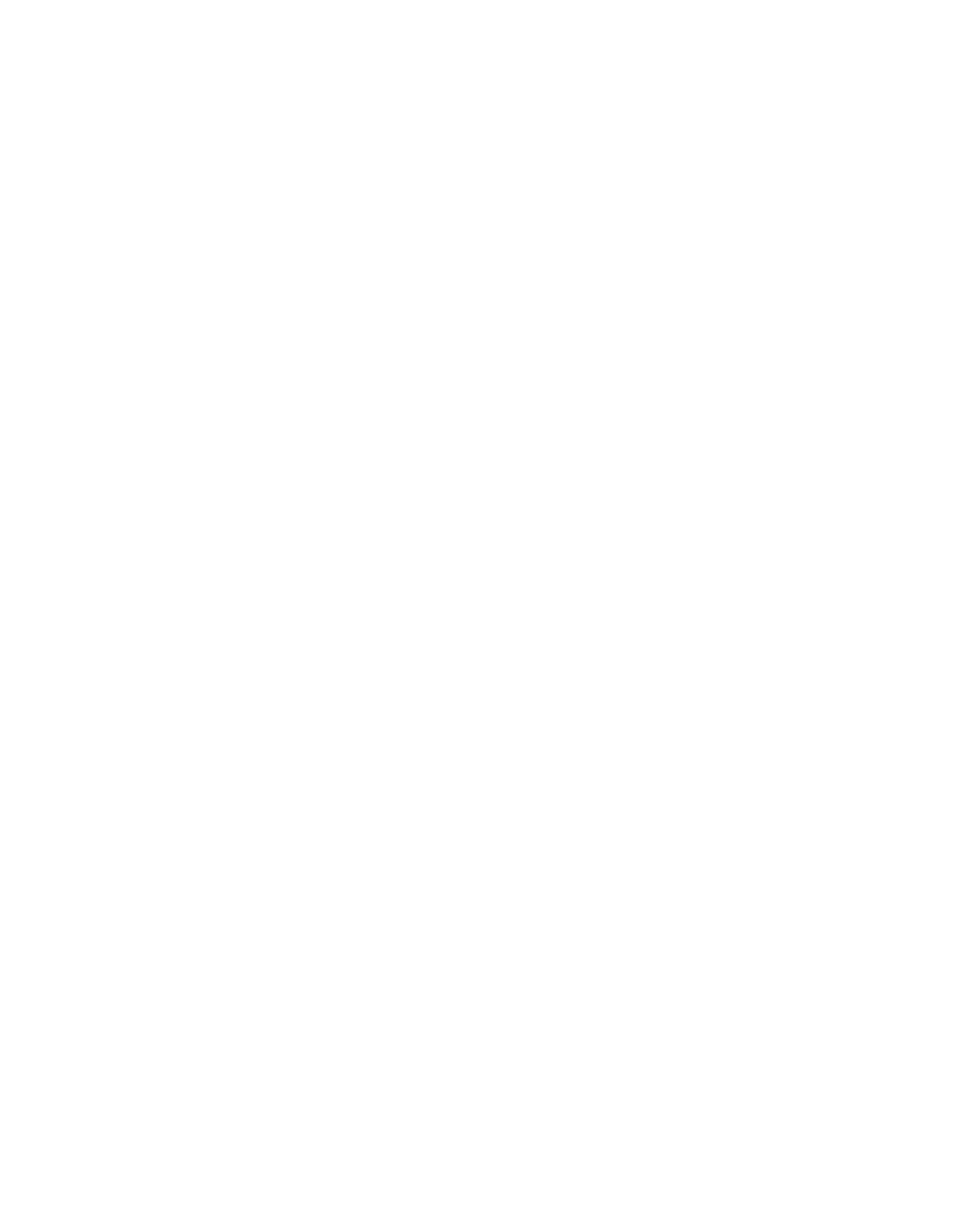Student data may be disclosed to authorized personnel of any state agency, or to a service provider of a state agency, educational agency, or school performing instruction, assessment, or longitudinal reporting, provided a data-sharing agreement between the educational agency and other state agency or service provider provides the following:

- purpose, scope and duration of the data-sharing agreement;
- recipient of student data use such information solely for the purposes specified in agreement;
- recipient shall comply with data access, use, and security restrictions specifically described in agreement; and
- student data shall be destroyed when no longer necessary for purposes of the data-sharing agreement or upon expiration of the agreement, whichever occurs first.
	- \*A service provider engaged to perform a function of instruction may be allowed to retain student transcripts as required by applicable laws and rules and regulations.

Unless an adult student or parent or guardian of a minor student provides written consent to disclose personally identifiable student data, student data may only be disclosed to a governmental entity not specified above or any public or private audit and evaluation or research organization if the data is aggregate data. "Aggregate data" means data collected or reported at the group, cohort, or institutional level and which contains no personally identifiable student data. The district may disclose:

- Student directory information when necessary and the student's parent or legal guardian has consented in writing; Directory information to an enhancement vendor providing photography services, class ring services, yearbook publishing services, memorabilia services, or similar services;
- any information requiring disclosure pursuant to state statutes;
- student data pursuant to any lawful subpoena or court order directing such disclosure; and
- student data to a public or private postsecondary educational institution for purposes of application or admission of a student to such postsecondary educational institution with the student's written consent.

#### **Handbook Policy**

These policies have been approved by USD 394 school board as a working document of Rose Hill Intermediate School. Changes throughout the year in policies may be necessary due to action taken by the school board and/or the Kansas legislature.

## **Parents – Go over Handbook with your child. Please tear out first two pages of Handbook and sign and return Parent Form below.**

----------------------------------------------------Cut and Return-------------------------------------

#### **PARENT RETURN FORM \*\*\* PARENT RETURN FORM**

STUDENT NAME THE RESERVE HOMEROOM TEACHER

I have read and discussed the parent/student handbook with my child. I understand that any questions I have should be addressed to Rose Hill Intermediate School Administrators. I understand that the rules and procedures in this handbook are for the purpose of promoting a safe and orderly environment in which my child can learn and succeed.

\_\_\_\_\_\_\_\_\_\_\_\_\_\_\_\_\_\_\_\_\_\_\_\_\_\_\_\_\_\_\_\_\_\_\_\_\_\_\_\_\_\_\_\_\_\_ \_\_\_\_\_\_\_\_\_\_\_\_\_\_\_\_\_\_\_ (Parent Signature) (Date)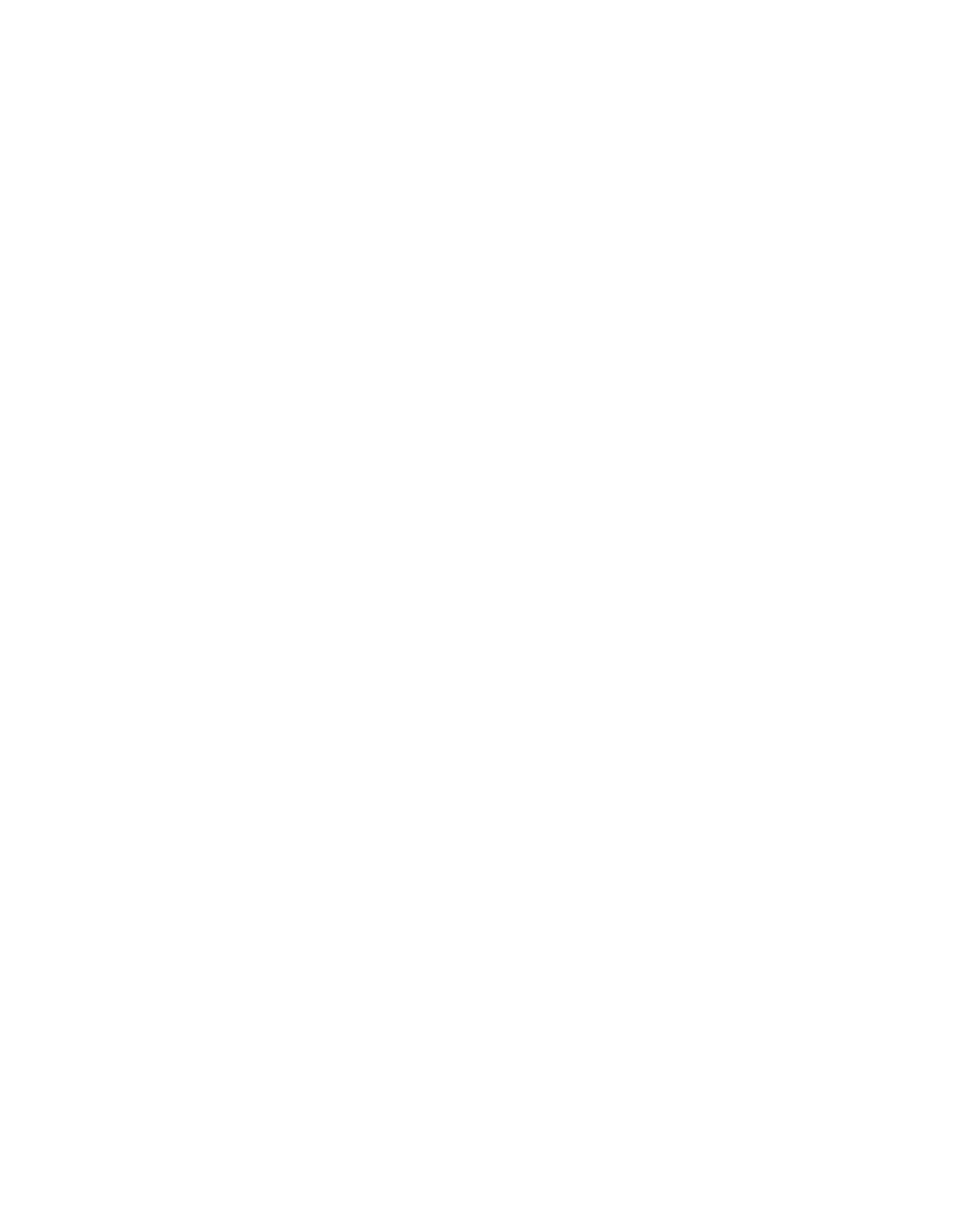## **ROSE HILL INTERMEDIATE SCHOOL**

## **STUDENT HANDBOOK**

## **Kevin Collier**, **Principal**

kcollier@usd394.com

# **Central Office Administration**<br>andall Chickadonz Superintendent

Randall Chickadonz<br>Julie McPherron

Asst. Superintendent

## **Board of Education**

Pat Beran<br>Jon Newman Alyson Taylor-Smith Jennifer Jackson Kylene Roberts Heath Beery

Tim Hottovy

104 North Rose Hill Road Rose Hill, Kansas 67133

Telephone: (316) 776-3330 Fax: (316) 776-3335

**"The Rose Hill Intermediate School community will provide students the opportunity to learn and develop the academic, emotional, and physical skills to become successful citizens".**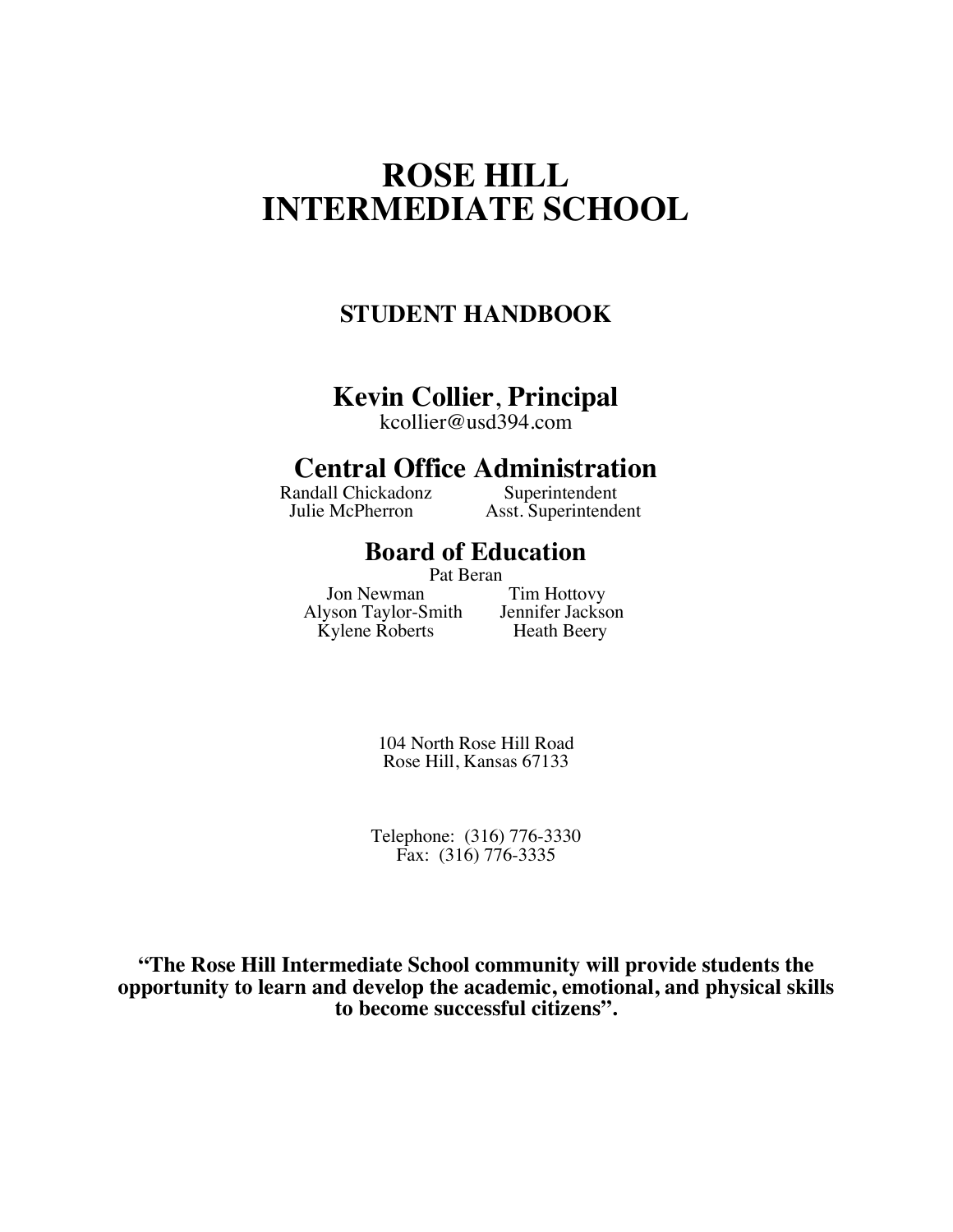## **Table of Contents**

| <b>Staff listing</b> |                                                                      |                                                                                                              |                                                                         |    |    |
|----------------------|----------------------------------------------------------------------|--------------------------------------------------------------------------------------------------------------|-------------------------------------------------------------------------|----|----|
|                      | <b>General Information</b><br><b>School Hours</b><br><b>Bicycles</b> | <b>Attendance Policy</b><br>Transportation<br>Lunch Program<br><b>Playground Rules</b><br>Office Information |                                                                         |    | 8  |
|                      | <b>Student Services</b><br><b>School Nurse</b><br><b>ELL</b>         | Social Worker                                                                                                |                                                                         |    | 13 |
| Curriculum           | <b>Grading Scale</b><br><b>Standards</b><br><b>MTSS</b>              | <b>Progress Reports</b><br>Curriculum Maps<br><b>Specials Classes</b><br><b>Internet Guidelines</b>          |                                                                         |    | 15 |
| Safety.              | Crisis Plan                                                          | <b>Emergency Drills</b><br><b>School Closing Information</b><br>Visitors to School                           | District-Wide Discipline Policy<br>Guidelines for pets visiting schools | 18 |    |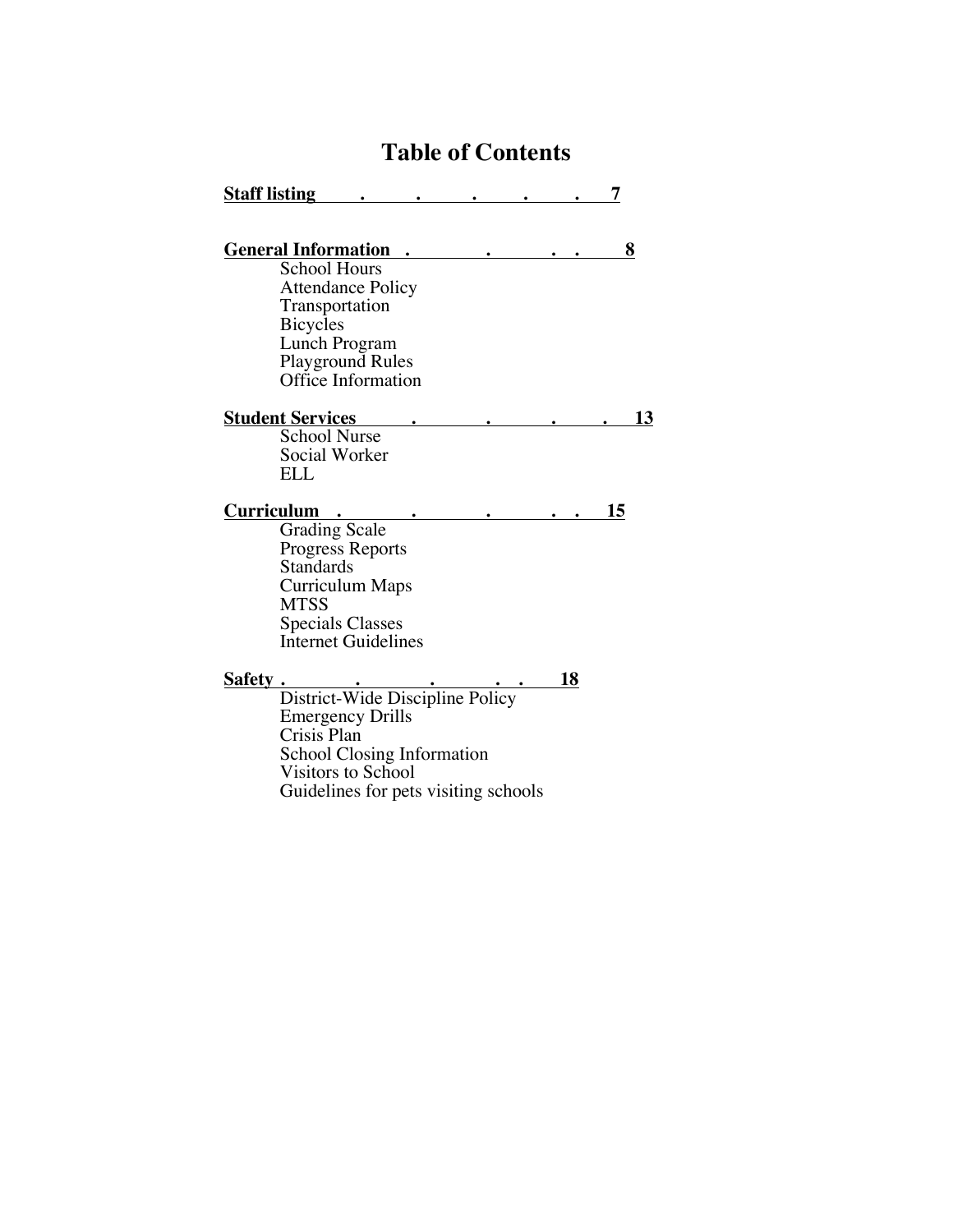## **Rose Hill Intermediate School Staff**

#### **3<sup>rd</sup> Grade** 4<sup>th</sup> Grade

Samantha Cheek scheek@usd394.com Emily Bastian ebastian@usd394.com Audra Coleman acoleman@usd394.com Eric Frager efrager@usd394.com Audra Coleman acoleman@usd394.com Eric Frager efrager@usd394.com

Kristi Pugh kpugh@usd394.com Kathryn Renfro krenfro@usd394.com Tasha<br>Sexton tsexton@usd394.com Tammie Classen tclassen@usd394.com Stephanie Woodrome swoodrome@usd394.com

Stephanie Hartwig shartwig@usd394.com Amber Marshall Library<br>
Tonia McCulloch tmcculloch@usd394.com Michelle Sutton Art Tonja McCulloch tmcculloch@usd394.com Michelle Sutton Art Krista DeBuhr kdebuhr@usd394.com Scott Carr PE  $\frac{C}{C}$ Cherith Mock cmock@usd394.com Don Funke PE<br>
Laura McNaul Imcnaul@usd394.com Robert Roach Music Laura McNaul lmcnaul@usd394.com Robert Roach Music<br>
Jessica Wason iwason@usd394.com Lindsay Ashurst Music

#### **5<sup>th</sup> Grade** Specials \*\*

jwason@usd394.com Lindsay Ashurst Music<br>Josh Turner Band Josh Turner Band<br>Nate Hills Band Nate Hills<br>Courtney Brewer Computer Lab Courtney Brewer

**Lindsay George** Lindsay George Nurse Nurse Adie Fischer At-Risk Reading<br>
Hannah Price Psychologist Julie Simpson Title 1 Reading

Hannah Price Psychologist Sulie Simpson Title 1 Reading Lavonda Eichman ELL Julie Simpson Title 1 Reading Lavonda Eichman ELL Jennifer Vaughn Speech / Language Carmen Geeting Sp. Ed. (Resource) Speech / Language Stephanie Gonzales Sp. Ed. (Resource) Carmen Geeting Sp. Ed. (Resource) Stephanie Gonzales Sp. Ed. (Resource)<br>Sara Srock Sp. Ed. (Resource) Jerica Bollig Sp. Ed. (Resource) Sara Srock Sp. Ed. (Resource) Jerica Bollig Sp. Ed. (Resource) Lindsay George Nurse Michelle Neal Social Worker Pam Page Secretary Secretary Rosemary Klish Counselor Cheryl Henry Secretary Rosemary Rosemary Klish Counselor

SEL Coordinator

**\*\*** You can E-mail specials teachers and support staff is first initial, last name, @usd394.com

**Support Staff \*\***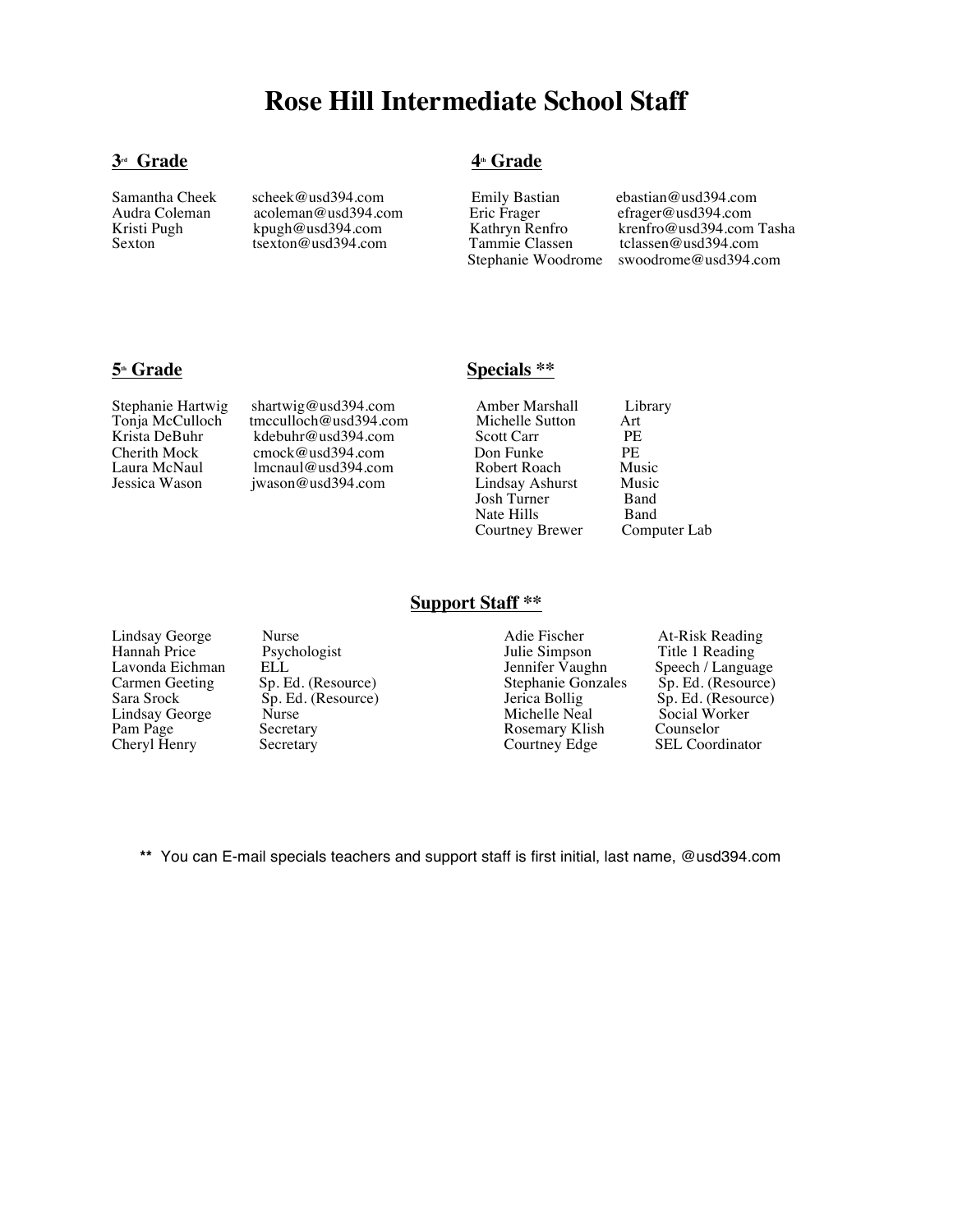#### **WHY DO WE ISSUE EACH STUDENT AN AGENDA?**

Your school agenda has been designed to help you manage your time so that you can take an active part in controlling your academic achievement. Rose Hill Intermediate School requires each student to use his/her agenda throughout the year, so if you lose your agenda, you will be expected to buy a new one.

Your agenda will be used to record assignments and to relay messages from school to home. It also includes our student handbook. The policies that are listed in this handbook are designed to serve as a guide and may not be all - inclusive. Likewise, they are subject to revision at any time the administration deems necessary. We will make every effort to ensure that students and parents are notified of any changes. Any rule which when broken violates laws must be reported to the proper authorities.

### **GENERAL INFORMATION**

#### **REGULAR SCHOOL DAY HOURS**

Regular school day hours on Monday, Tuesday, Thursday and Friday are 8:10 a.m. to 3:25 p.m.; Wednesday hours are 9:25 a.m. to 3:25 p.m. During the school year, teachers will be supervising students in the Gymnasium starting at 7:45 a.m. or 9:00 a.m. on Wednesdays. Students arriving before school starts need to report directly to the Gym. Students are not to arrive at school before  $\overline{7:}45$  a.m. with the exception of Wednesday, when they are not to arrive at school before 9:00 a.m. Prior to these times, students are not supervised. When students are dismissed at 3:25 p.m., they should leave the school grounds immediately. If a student is asked to stay after school, his/her parents will be notified.

#### **ATTENDANCE**

Regular attendance is necessary to maximize the educational success of every student. We believe the major responsibility for regular school attendance belongs to the parent and student. IT WILL BE THE RESPONSIBILITY OF THE PARENT TO NOTIFY THE SCHOOL OFFICE WHEN THE STUDENT WILL NOT BE IN ATTENDANCE. Parents are requested to notify the school office between the hours of 7:30 a.m. and 9:00 a.m. of the day the student is absent or tardy. A recorder is available anytime to leave messages as well (776-3330). If the school has not been contacted, the SchoolMessenger automated notification system will telephone the parents. This system will notify the parents of the student's absence and will request that the parents call the school office to confirm the absence. **Absences not reported within 48 hours will be counted as unexcused.**

1. **Tardy:** If a student arrives within the first hour of the school day he/she will be counted tardy. Excessive tardies will result in a referral.

2. **One-half Day Absence:** If a student arrives after the first hour or leaves before the last hour of the school day he/she will be counted 1/2 day absent.

3. **One-Day Absence:** If a student does not come to school at all or arrives after 1:30 p.m., he/she will

be counted one (1) day absent.

4. **Excused Absence:**

An excused absence may include:

\*\*Personal illness and professional appointments.

\*\* Serious illness or death of a family member.

\*\* Obligatory religious observances.

\*\*Participation in a district-approved or school sponsored activity.

\*\*Other excuses as approved by building administration.

A note from a physician may be required to verify excessive absences. Students who have excessive unexcused absences are considered truant. According to Kansas Law 721113C, excessive absence is defined as three consecutive unexcused absences, five unexcused absences a semester, or seven unexcused absences in a year, and must be reported to the district attorney or the Department of Children and Families (DCF)

**5. Make up Work:** When a student is absent, and you would like to pick up make up work, please call the office by 11:00 a.m. The teacher will send make up work to the office when requested. Make up work needs to be picked up by 3:30 p.m. Students will have the number of days that they were absent plus one day to make up schoolwork. Cases of chronic illness will be given special consideration. Homebound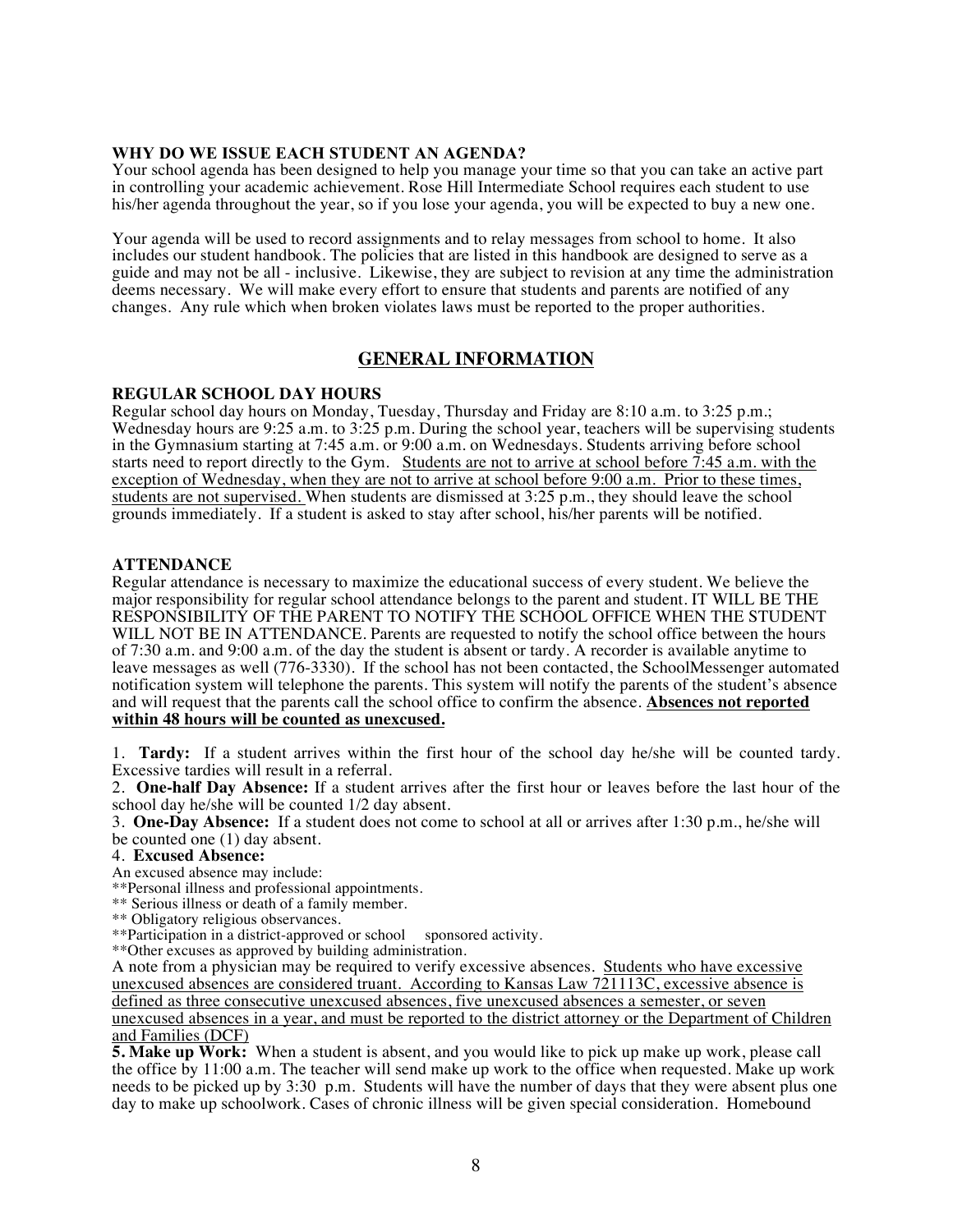instruction may be in order in some cases. If parents have questions concerning this issue, please contact the school office.

6. **Dismissal of Students:** If your child needs to leave the building for an appointment or other valid reason, we ask that you send a note with the student. The student will remain in the classroom until the teacher is notified by the office to release the student. The **parent**, or authorized person, must report to the office and obtain a release pass. Upon his/her return to school, the student must pick up an admit slip from the office to give the teacher when returning to the classroom. **Students will not be dismissed from school to wait unsupervised at the curb for any reason. Students will not be dismissed from school to leave alone for any reason.** These guidelines are for the safety of our children.

#### **TRANSPORTATION**

Students will come to and from school many different ways. The most important thing to consider no matter how students arrive and depart from school is THEIR SAFETY AND THE SAFETY OF OTHERS.

#### **BUS SAFETY RULES**

- 1. The driver and/or sidewalk monitors are in full charge of students when they are riding, loading or unloading the bus. Students must follow the driver and/or sidewalk monitors directions promptly.
- 2. No running on sidewalk or Loading and Unloading areas.
- 3. Students must remain seated and the students back must be against the seat at all times. **Sitting sideways is not permitted.** Students will also stay out of the driver's seat and shall not tamper with equipment.
- 4. Rough conduct or fighting will not be permitted. Students will be permitted to talk quietly with seatmates while on the bus. **Profanity is absolutely prohibited.**
- 5. **No food or drink is allowed on the bus or in the loading area.** It is encouraged and permitted for students to bring a bottle of water on hot days. No flavored water or flavor additives are permitted.
- 6. **The use or possession of any tobacco, alcohol, and illegal drugs is prohibited.**
- 7. Students will not open the bus windows without permission of the driver and shall close them when exiting.
- 8. Students will not throw any objects or extend any portion of their bodies through the bus windows.
- 9. Vandalism of any kind will not be tolerated and will result in the suspension of all USD 394 bus riding privileges (including Activity/Field Trips). Student's parents will be billed for the cost of repairs.
- 10. The drivers require **Silence at all Railroad Tracks**. It is vital for the safe crossing of the bus.
- 11. No animals, firearms, knives, weapons or glass containers of any kind are allowed. Nothing can be brought on the bus that cannot be placed on the students lap. **Seating assignments are at the Transportation Departments discretion.**
- 12. Any student wishing to ride a **different** bus must have a note signed by their parent and principal. Only then may they ride the bus if a seat is available, parents need to call to see if a seat is available.
- 13. All aisles, doors, and emergency exits shall remain unobstructed at all times. Any object that will take up an additional seat is not allowed and parents are required to provide alternate transportation for those items (i.e. large musical instruments, golf bags/clubs, and large school projects).
- 14. Students must wait at their bus stop at the scheduled time. **The bus driver will not wait on you, be on time.**
- 15. Students must remain at least **10 feet** away from the roadway while waiting for the bus.
- 16. **The use of cell phones, laptops, and gaming devices for any purpose is prohibited while riding in the school bus.**
- 17. The School Bus is an extension of the school buildings, therefore once a student is on the bus, they may not exit the bus other than their normal drop off without written or verbal consent of parent/guardian. You may call your child's building or the Transportation office to get the message to the bus driver. Please do not call your child's cell phone, since that would put them in violation of Rule #16.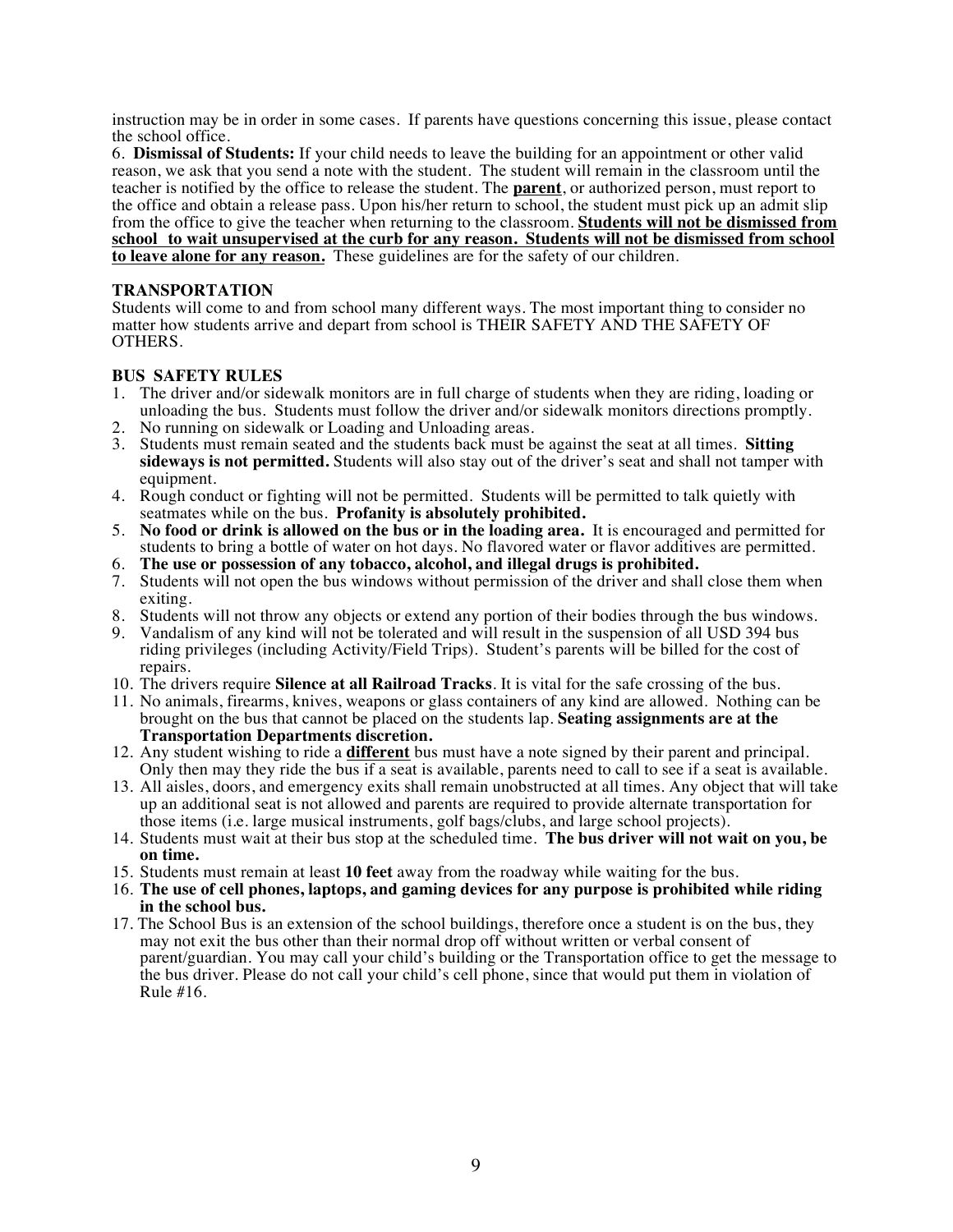#### **SCHOOL BUS DISCIPLINE PROCEDURES**

The following discipline procedures will be used on all Rose Hill school buses and in the loading areas. If a student breaks one or more of the bus rules the bus driver or sidewalk monitor will give a verbal warning. If an additional offense occurs, a "Bus Discipline Notice" will be given to the student to take home. **A parent must sign the notice before the student may ride again.** When a third offense occurs the student will be suspended from riding for one to three days. A fourth offense will result in suspension of bus privileges for five days and the Transportation Director may request a conference with the parents, principal, student, and driver before permitting the student to ride again. Additional offenses may result in suspension of bus privileges for an indefinite period of time, including the remainder of the semester or the remainder of the school year.

#### **BICYCLES, SCOOTERS, AND SKATEBOARDS**

No bicycles, scooters, or skateboards are to be ridden on the school grounds at any time. The same traffic laws as those for automobiles regulate bicycle riders. All bicycles should be parked in the bicycle racks. Scooters and skateboards are not allowed at school. All bicycles should be walked to and from the street. Cross the street only at intersections and walk your bike across the street with the crossing guard. Students not observing rules pertaining to bicycles, scooters, or skateboards will be required to leave them at home. Rose Hill Intermediate School is not responsible for damage or theft that occurs while bicycles are parked in the racks. Students are encouraged to lock their bicycles in the rack.

#### **RAILROAD TRACKS AND CROSSING**

Students are to be especially careful near railroad tracks and crossings, as they are potentially dangerous locations. **At no time are students to play near these locations.** Walking along the railroad tracks is not allowed. Since these tracks are private property, walking along them is considered to be trespassing and violators are subject to prosecution.

#### **ROSE HILL SCHOOL LUNCH PROGRAM**

Rose Hill Schools participate in the National School Nutrition Program. We encourage all students to eat breakfast & lunch. Breakfast and lunch are served in all school cafeterias. Our goal is to provide the students with nutritious meals. Call Jeanne Munsell 776-3370 or cell 347-3318 with questions.

All students will be assigned an account number. Students must use their lunch card (K-8) or their lunch ID number (9-12) to purchase all foods & beverages in the cafeteria. Receipts will be issued for cash received in the line. Each time the student purchases lunch, milk or extras the cost is deducted from the account balance. Payment should be sent in an envelope with the following information: the students name, grade & teacher. District policy requires driver license numbers on all checks. Payments are collected in the classrooms each morning in K-8. Checks may be given to the cashier at lunch. Payments received during lunch will be credited the following day. Payments may also be made on the Rose Hill Web Site by going to the School Store.

**Power Lunch -** You may check your student's lunch account balance at any time by logging into PowerSchool and clicking on the green dollar sign icon to the far right of the screen.  $K-8<sup>th</sup>$  Grade students will have cards kept in the cafeteria.  $9-12$  Grade students will be issued a Lunch ID number. Students will enter their ID number & the cashier will charge the meals to the students account. Student photos will appear on the screen to insure the student is using the correct account ID number.

**STUDENTS SHOULD NOT SHARE THEIR LUNCH ID NUMBER WITH OTHER STUDENTS or Siblings. STUDENTS ARE ALLOWED 1 BREAKFAST & 1 LUNCH PER DAY ON their lunch ACCOUNT.** Students are not allowed to buy additional meals due to HHFKA regulations.

**Menus & meal** prices are posted on the Rose Hill School Web Site. Parents may bring lunch to their student. The lunch must be brought to the office and the student will be called to the office. Bringing lunch to students other than your own child is *NOT* allowed. Federal Regulations prohibit private business (local restaurants) from selling or delivering food or drinks on school property during the school day.

**Allergies-Disabilities**: Please contact the food service director for an allergy/disability form. 776-3370

**Unpaid Meal Charge Polic**y adopted by the Rose Hill Board of Education 3/13/2017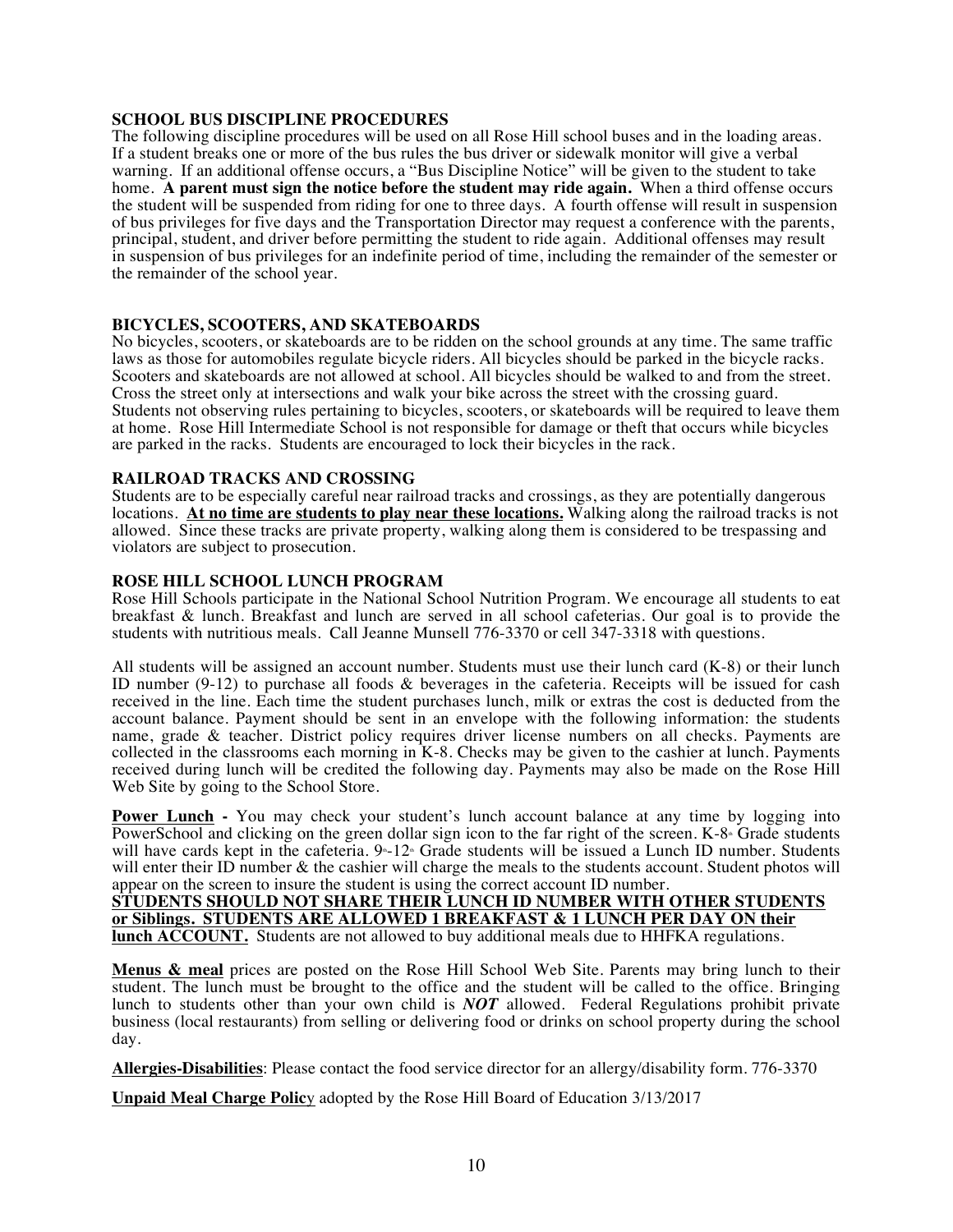The Rose Hill School district wants children to be nourished and prepared to learn. However, the district must also be financially responsible to the patrons. Federal policy guidance memo SP-46-2016 requires the district to inform families of the delinquent and bad debt policies for unpaid meal charges. Rose Hill Schools will implement the following charge policy beginning July 1, 2017: Students who do not have money in their lunch accounts will be allowed to charge \$10 for meals before their account is closed. Principals will be notified when the student reaches the charge limit and may contact the family to evaluate if there are other challenges facing the family. Alternate meals will not be served. Automatic low balance alerts will be sent on Monday when the student account has  $a + $3$ balance. Delinquent reminders will be sent Monday, Wednesday and Friday automatically when the student's account is negative. Lunch accounts should be in a positive balance on the last day of school. Collections for delinquent debt will begin immediately. Payment plans for delinquent debt will be set up through the food service department. **Students who continue eating meals after they reach the -\$10.00 limit must bring money to cover the meal each day.** Bad debt, not recovered by the end of the fiscal year, may be sent to an outside agency for collection.

**Free/Reduced Meals: Application for free/reduced meals should be completed each year before the first day of school.** Applications are available after July 1 at Central Office  $\&$  school offices. Applications may be turned in at school offices or Central Office. Students who qualify for free/reduced meals must use their lunch cards to receive the free/reduced price for breakfast & lunch. A La Carte purchases & extra milk ARE NOT free or discounted and the full price will be charged to the students account. Parents will be responsible to pay these additional charges. Additional entrees are available at the Middle School & High School.

**Meal Account Refunds:** Students who leave the district or graduate and have money in their lunch accounts, should apply for a meal refund. Refunds up to \$10.00 may be obtained in the food service office in each school. Refunds over \$10.00 may be obtained by completing a refund form in the school office. Refund checks will be mailed within 4 weeks of completing the form.

This institution is an equal opportunity provider.

#### **LUNCH ROOM RULES**

- 1. Follow the directions of supervisor.
- 2. Speak softly.
- 3. Keep hands, feet and objects to yourself in the lunchroom
- 4. Be excused before leaving the table.
- 5. Eat food; Do not throw, mix, trade, or share food.
- 6. Walk at all times.

#### **PLAYGROUND RULES**

1. Students will not play roughly on the playground (no chase games, tag, or tackle football, no fighting, play fighting, or wrestling).

- 2. Students will follow the teachers' instructions.
- 3. Students will stay on the playground, unless they have permission to go somewhere else.

4. Students are to stop what they are doing when the bell rings or the whistle is blown at the end of recess and line up quickly.

- 5. Students will leave rocks, sticks and other dangerous objects alone.
- 6. Students will take turns on equipment (count to 25 on swings).
- 7. Students cannot have food on the playground.

#### **LEAVE IT AT HOME**

Students should not bring toys or personal playthings to school unless requested by a teacher. Electronic devices, real or toy guns, knives or other dangerous things are specifically forbidden. The school is not responsible if personal items that are lost or broken. Cell phones are not to be seen or heard. Students should keep them in backpacks. They must be turned off during the school day. Heelies are forbidden at school unless the wheels are popped out or can fold up in the heel of the shoe.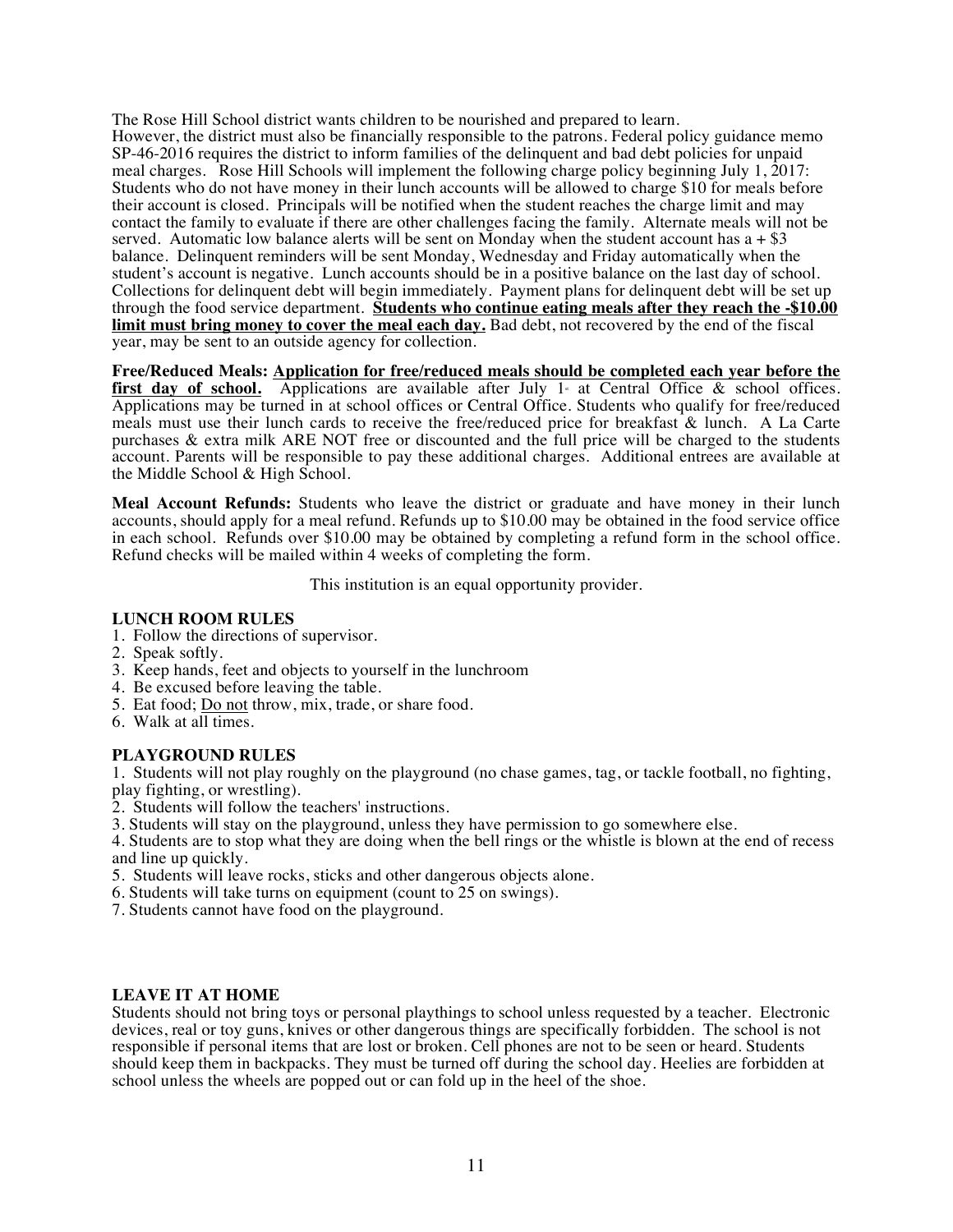#### **CONCERNS OR COMPLAINTS**

We encourage parents to contact us if there is ever a concern. We would like to ask that you follow the proper "chain of command" in dealing with a concern. Many times a problem is due to a lack of communication, which can be handled at the lowest level of the chain of command. The chain of command for concerns and complaints is as follows:

1. Contact the school employee you have the concern with (teacher, school bus driver, playground supervisor, etc.).

- 2. Contact the school employee's supervisor (principal, department director, etc.).
- 3. Contact the superintendent of schools.
- 4. Contact the board of education.

#### **TELEPHONE CALLS AND MESSAGES**

The office telephone is a business phone and should be used for that purpose. Students will be permitted to use the phone ONLY IN CASE OF EMERGENCY or when directed by school officials. Students will not be called out of their classrooms except in an emergency. All arrangements concerning after school activities (non-school) should be done by the student before coming to school. If a student needs to receive a message, the office will notify the student by giving his/her teacher the message. Since our office personnel are extremely busy, we ask parents to keep messages to a bare minimum.

#### **FEES**

USD 394 uses CCM Efund to collect all non-sufficient fund checks. All checks are collectable electronically without further notice and are subject to all state allowed fees and taxes.

#### **CHANGE OF ADDRESS**

Students and parents are requested to inform the office of any change of address or telephone number. This will help us to keep our mailing list and emergency cards up to date. THIS IS EXTREMELY IMPORTANT!

#### **LOST AND FOUND ARTICLES**

Each student should assume the responsibility of taking care of his/her own possessions to help prevent losses and to aid in the recovery of lost items. A student should place his/her name in all books, wearing apparel, etc. so that such articles may be identified and returned when found. If a student loses something, he/she should check with the office and ask all of his/her teachers. If a student finds an item, he/she is to bring it to the office.

#### **STUDENT INSURANCE**

The school district does not provide any injury, accident, or health insurance for students. Students that participate in the many activities offered by the school will be covered by the Kansas State High School Activities Association catastrophic policy. This covers only serious major injuries.

Most families have their own family health insurance coverage; however, should a family wish to protect their children more there is a special student insurance. Parents may elect to sign up for this insurance and there is a premium that must be paid. This student insurance applies only to school and does not cover activities or athletic injuries.

#### **PARENT TEACHER CLUB**

The Rose Hill Parent/Teacher Club exists to promote the welfare of children and youth. They sponsor many educational opportunities for your youngsters, family activities and gifts to our school through fund raising and social activities including the carnival and skate nights. Parents are encouraged to join and participate in the activities of the Rose Hill Parent/Teacher Club.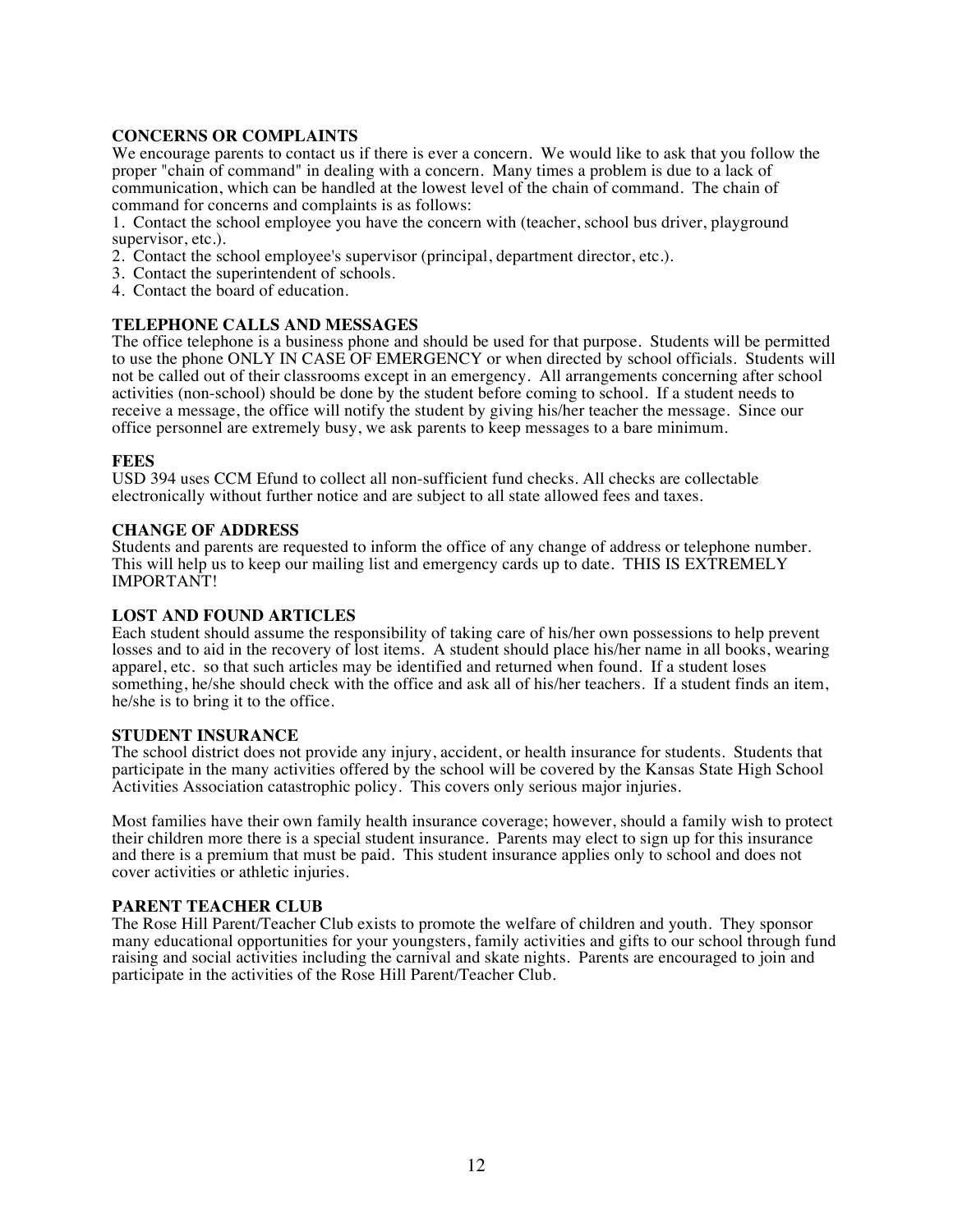### **STUDENT SERVICES**

#### **School Nurse (776-3385)**

The school nurse is here every day that school is in session. The nurse welcomes students' questions and requests for answers to health concerns but cannot diagnose conditions. If a student becomes ill or is injured at school the nurse will notify the parents. Please update work phone numbers and provide cell phone numbers if available. Students cannot be sent home without parental or guardian permission and must check out through the nurse's office.

Students who are ill should never be sent to school. Students with temperatures at or above 100 degrees will be sent home. They must be fever free for 24 hours without the use of fever reducing medication before returning to class. The school health rooms are set up to give first aid to the sick and injured, do screenings, give necessary medications and care for students with chronic health problems. Ill students need to be picked up quickly in order to prevent the spread of disease to others. If the parent/guardian is unavailable, the emergency contact will be notified.

A contagious disease may require a physician's order for your student to return to school.

- 1. The following communicable diseases MUST be reported to the Sedgwick County Health Department. Students will be excluded immediately until health department disease investigators provide additional directions regarding exclusions, readmission, contact exposure, and preventative measures: chicken pox, hepatitis A, tuberculosis, measles, mumps, rubella, meningitis, shigella, salmonella, pertussis (whooping cough), and Shigatoxin producing E. coli.
- 2. The following diseases and environmental concerns are not reportable to the health department. Contact the nurse in your building to find out if an order is needed for your student to return to school.
- Influenza: Requires a 5-day isolation period. Day 1 is the first day with fever or influenza symptoms. May attend school on Day 6 as long as symptom and fever free for 24 hrs without fever reducing medication.
- Impetigo: May attend school once prescribed therapy is started.
- Pinkeye (bacterial conjunctivitis): May attend school 24 hours following initiation of antibiotic therapy.
- Ringworm of the skin and scalp: May attend school if receiving treatment. Needs to be covered.
- Staphylococcus aureus (MRSA): Unless directed by physician, should not be excluded. Wound should be covered.
- Streptococcal disease, including strep throat: May attend school 24 hours following initiation of antibiotic therapy. Infected person shall remain in isolation for 10 days if untreated.
- Scabies: May attend school once prescribed therapy is started.
- Bed Bugs: Will be addressed by school. Administration as needed.\* The principal of the school where these environmental concerns exist may discretely and appropriately communicate with the families of those students who may be affected.
- Pediculosis (head lice): May attend school. Treatment with an insecticidal drug needs to be administered at home. Nits may persist after treatment, but successful treatment should kill crawling lice. Parents will be notified if their student is found to have head lice while at school.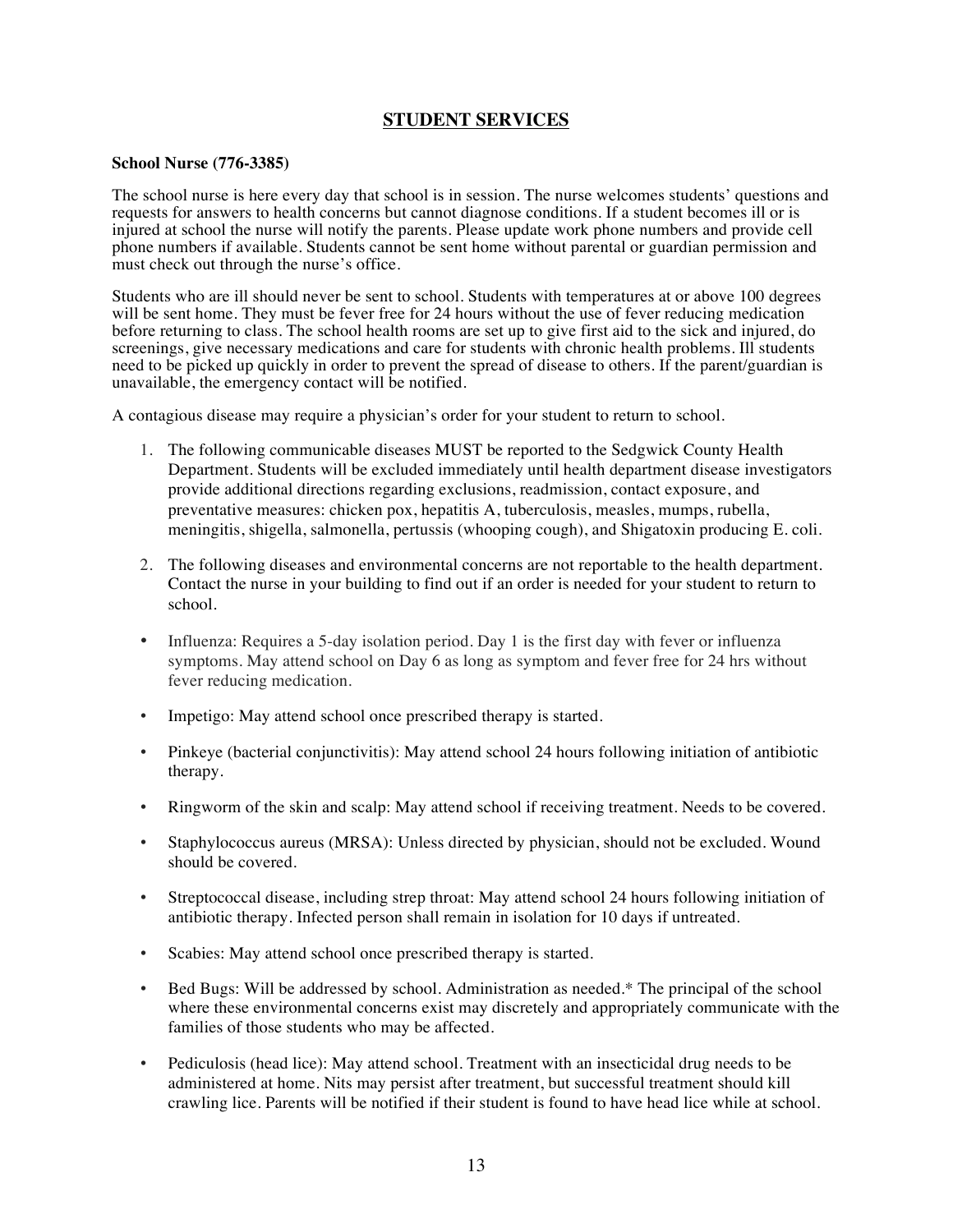Kansas regulations do not require individuals with head lice or nits to be excluded from school or child care. The Centers for Disease Control and Prevention (CDC) advocate that children should not be excluded for lice or nits. Head lice can be a nuisance, but they have not been shown to spread disease and are not considered a public health hazard. CDC states that the burden of unnecessary absenteeism to the students, families and communities far outweighs the perceived risks associated with head lice.

A child may be excluded for an additional period of time if the principal or other school personnel feel it is necessary for the child's protection or for the protection of the other children. If a child is excluded because of a suspected communicable disease, certification by a licensed provider is required for readmittance. In the event of an outbreak of any of these or other communicable diseases, the health officer may issue restrictive requirements as needed.

#### **Medication**

The school nurse will have certain over the counter medication available for students while at school. These medications can only be given with prior authorization from parents and only according to package directions based on age or weight. A list of medications that can be administered by the school nurse are on the back of the annual medical update form and once authorized, may be administered unless specifically revoked. Please update the annual medical form annually. If your student will need to have frequent doses of any medication, this will need to be provided to the school. All medication will need to be sent in the original container. Prescription medication will need to have a completed medication form with the doctor's signature and dosing instructions listed. The first dose of any medication needs to be given at home. The medication form that is needed for any medication to be administered at school can be found on the district website under health services, medication tab. Please do not ever send medication to school in a baggie or unlabeled container. Contact the school nurse at 776-3385 for any questions.

#### **Health Assessments and Physicals**

As required by Kansas State Law every pupil up to the age of nine who has not previously enrolled in any school in Kansas, or prior to entering kindergarten, shall present to the board of education the results of a health assessment within 90 days of the first day of attendance. This assessment must have been conducted within the last 12 months by a nurse who has completed the department of health and environment training and certification or by a physician or a person acting under the direction of a physician. In the event a student has not had a physical assessment as required by law, a written statement must be signed by one parent or guardian that such assessment will be scheduled and completed within 90 days of the first day of attendance.

#### **Immunization Policy**

Kansas Law requires students to be compliant with immunization requirements and to provide that information to the student's attendance center. Our district policy requires this documentation to be on file in the nurse's office prior to the first day of attendance in any school year. Check with your student's doctor prior to the upcoming school year to verify compliance with immunizations. Students will need to receive immunizations prior to entering Kindergarten that include their 5th DTAP, 4th IPV (polio), 2nd MMR, 2nd Varicella and  $2<sup>\omega</sup>$  Hep A. If there are any noncompliance issues the school nurse will contact you. If your child is unable to receive any immunizations for medical reasons you must have your doctor sign the back of the KCI for legal exemption for medical reasons. To exempt your child for personal or religious reasons the parent must sign and complete the back of the KCI, or provide a written letter stating this. The Superintendent of schools can exclude any student failing to provide required immunization documentation to the school.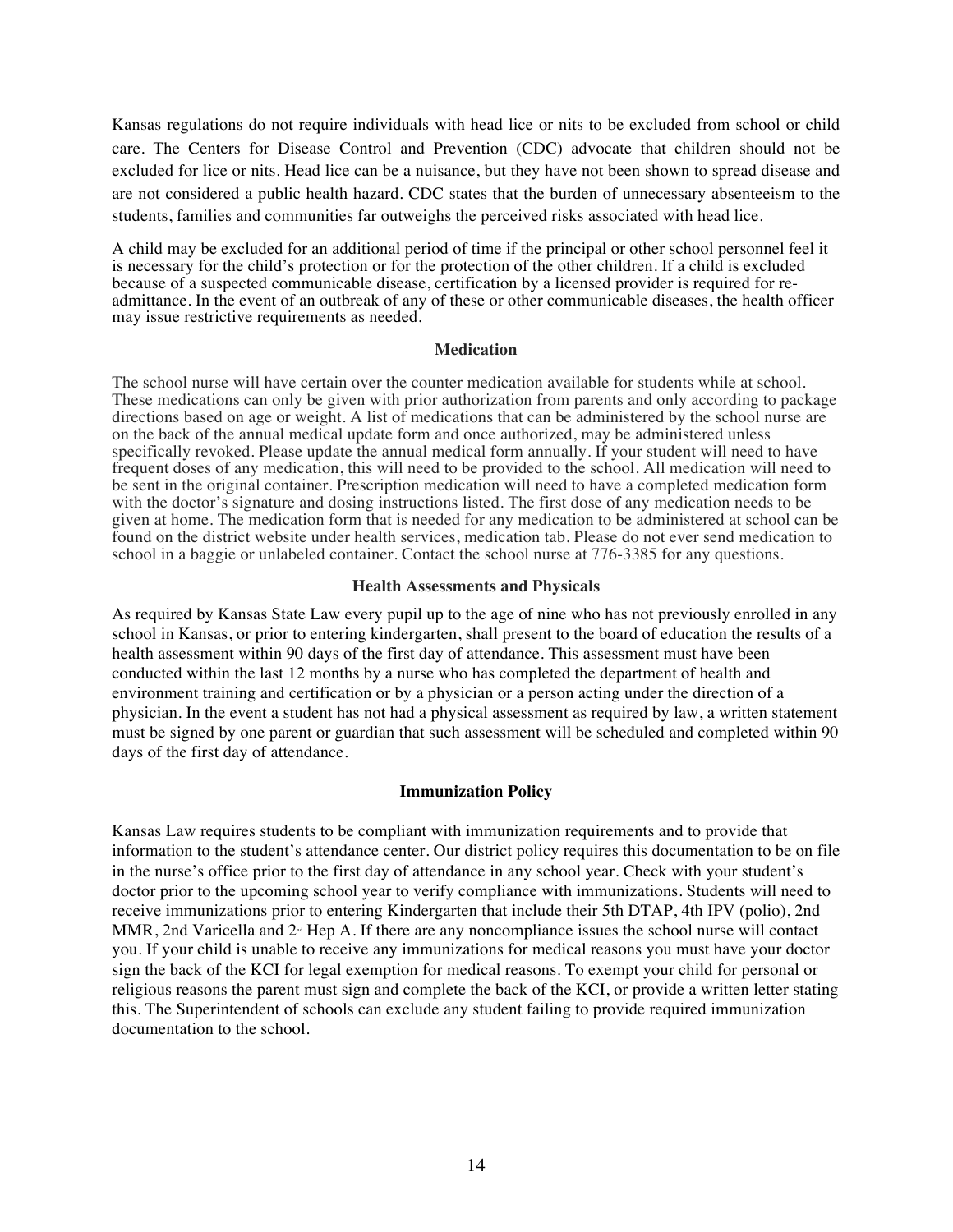#### **SOCIAL WORKER**

The school social worker is a full time employee of Rose Hill USD #394 and is not associated with the Department of Children and Families (DCF). The Social Worker is responsible for working with students in much the same way as our counselors except with more freedom to work at home with parents, community involvement, and with smaller groups of students with very specific needs

#### **ENGLISH TO SPEAKERS OF OTHER LANGUAGES**

The Rose Hill district is pleased to offer an ESOL/Bilingual program for students that require assistance with the English Language. The district gives a home language survey to all students when they enroll for the first time in the district. If a language other than English is listed on the form, the student is assessed for English Language Proficiency using the KELPA-P (Kansas English Language Proficiency Assessment-Placement) assessment. If the student scores less than fluent on any of the domains of reading, writing, listening, or speaking, s/he is eligible for ESOL services. This assessment data, along with information on native language ability and past school performance, will be used to set goals for each English Language Learner (ELL). Parents will be notified in the form of a letter that includes the reasons the child is being placed in ESOL, the level of proficiency, and the method of instruction that will be used in ESOL. Parent permission is required for participation in the ESOL program. Each ELL has an Individual Learning Plan (ILP) detailing their assessment scores, programs they are placed in, the number of hours of instruction that is provided, the teacher who is delivering the instruction, the end of year assessment results of the English Language Proficiency Assessment (ELPA21), and what will be worked on throughout the year. Students must score a "Fluent" on all four domains (listening, speaking, reading, and writing) and the composite on the ELPA21 for two consecutive years before being allowed to exit the program. After the student scores proficient, the ELLs are monitored for two additional years

#### **CURRICULUM**

#### **STANDARDS**

The curriculum at Rose Hill Intermediate School is designed to meet the Kansas College and Carreer Ready standards as set by the Kansas State Board of education. These standards documents are available for parents. Please ask the Principal if you would like information regarding these standards.

#### **CURRICULUM MAPS**

Curriculum maps have been developed for every subject at every grade level. These documents map out exactly what standards, content and activities are covered in each grade. They also map out how these skills and standards are assessed. In this way we can be sure to close instructional gaps and not repeat the same activities year after year. If you would like to see any curriculum maps, please see your classroom teacher.

#### **GRADING SYSTEM**

At Rose Hill Intermediate School, the goal of grading is to provide clear communication to students and parents as to the student's level of proficiency in relation to the Kansas College and Career Standards. In order to do this, progress toward these standards will be reported each quarter in the form a standardsbased report card. Please contact your child's teacher if you have questions as to their progress.

#### **POWERSCHOOL**

PowerSchool is an online informational system that parents can access on the internet. Parents can check attendance, grades, and the school bulletin. Teachers will update grades on a weekly basis and post those grades on the web. Parents then can access their student's information using a password that can be obtained at the school office.

#### **PROGRESS REPORTS**

Progress reports will be sent home with the students following the end of each nine-week period. A student's performance will be reported on each standard. Progress reports will be discussed at our parent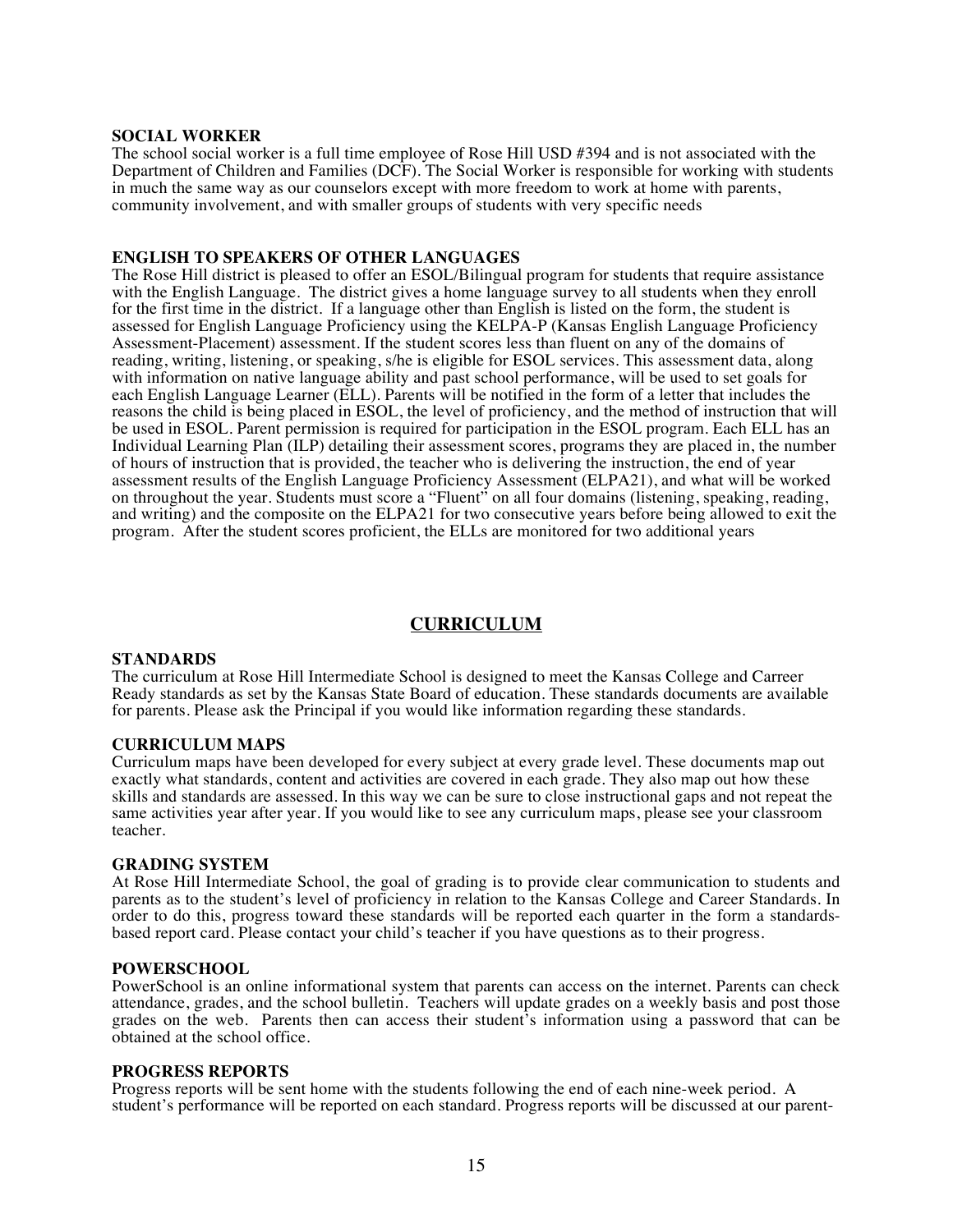teacher conferences, which are held following the first and third nine weeks. Mid-terms will be sent home in the middle of each grading period for all students. Feel free to contact your child's teacher with any questions you might have concerning your child.

#### **KANSAS MTSS (Multi-Tier System of Supports)**

Rose Hill Intermediate School implements Kansas MTSS for Reading and Math. The Kansas Department of Education defines MTSS as a

*" . . . coherent continuum of evidence based, system-wide practices to support a rapid response to academic and behavioral needs, with frequent data-based monitoring for instructional decision-making to empower each Kansas student to achieve high standards."*

In implementing this system, we screen all students to identify the level of Reading and Math support each student needs in addition to Core Instruction. During daily 30 minute *Rocket Reading and Rocket Math Time*, ALL students get the Reading and Math support they need. Some students will need additional Reading intervention beyond Rocket Reading to improve their reading skills. For those few students, parents will be notified as to how and when these services will be provided. More information on Kansas MTSS can be found at www.kansasmtss.org.

#### **SPECIALS CLASSES**

In addition to the core subjects, The Intermediate School provides Specials classes in P.E., Art, Music, Library, and Computer Lab Band is available for Fifth Grade.

#### **PHYSICAL EDUCATION**

The goal of Intermediate Physical Education is to give students a foundation of knowledge in which to grow as healthy, fit individuals. The activities the students learn and participate in are targeted towards cooperative games and activities that lead to lifetime fitness.

#### **ART**

The Intermediate School art program provides students opportunities to complete projects using the principles and elements of design. Each student will be expected to produce at least 4 projects per semester.

#### **MUSIC**

The Intermediate Music program provides students with a variety of musical experiences while singing, playing, and listening to numerous styles of music. Listening and performing music exercises and strengthens the brain by simultaneously stimulating the senses, muscles, and intellect. Music fosters creativity, enhances communicative and expressive skills, and promotes group participation and cooperation.

#### **BAND**

Students in the fifth grade have the opportunity to begin playing a wind instrument in band class. Band is an elective that meets 4 days a week during school time for 30 minutes. Instruments available to choose from are the flute, clarinet, saxophone, trumpet, trombone, french horn, or baritone. The goal of beginning band is to teach basic music reading, listening skills, individual instrument technique, and music appreciation through the performance of music. If you have questions regarding Band, call 776- 3320.

#### **COMPUTER LAB**

Students will be scheduled at least one period a week to use the computer lab. During this time, the students will work on keyboarding skills and the use of productivity tools such as word processing and presentation software.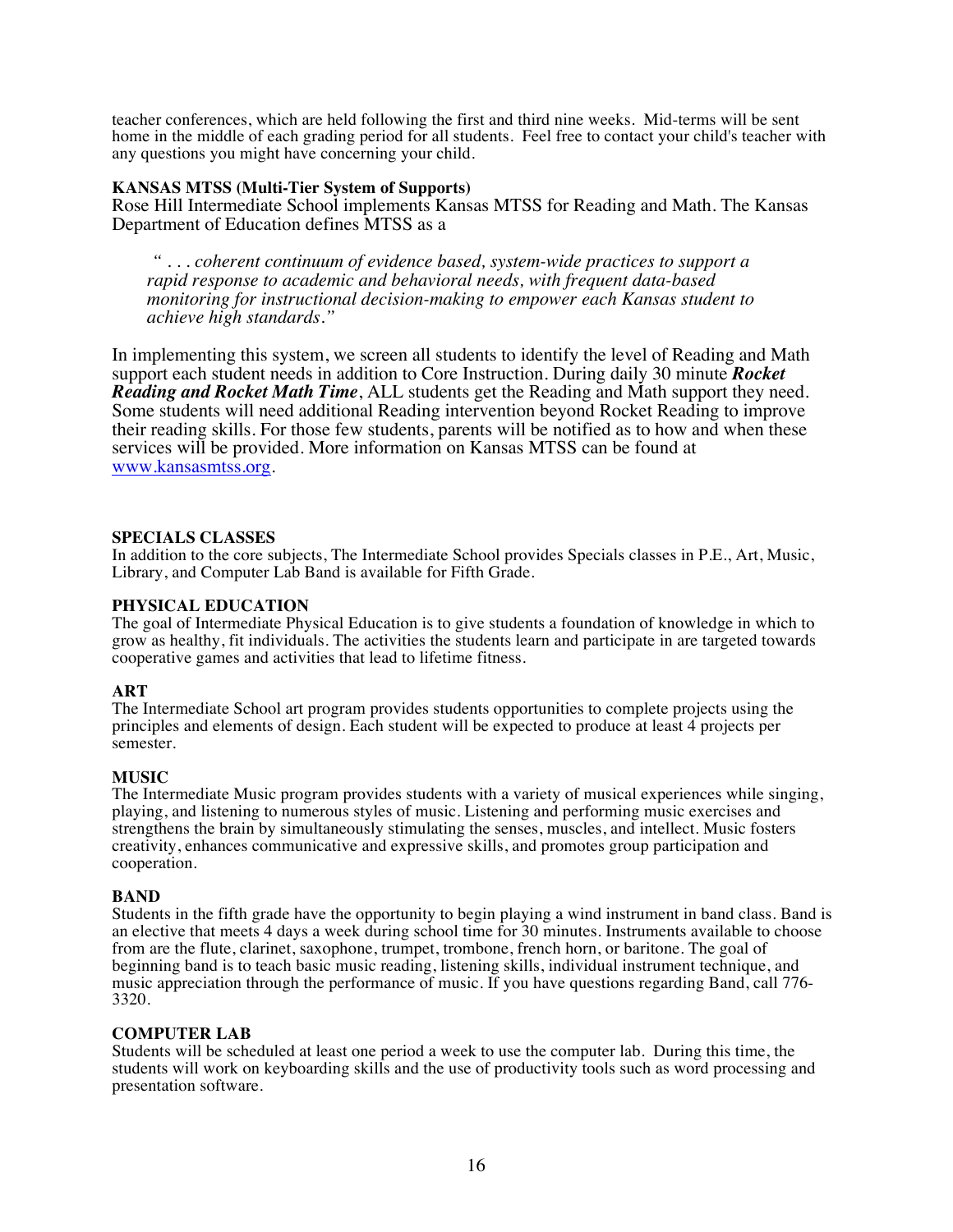#### **LIBRARY**

Hours of Operation:

The Elementary School Library will be open from 7:45 am to 4 pm on scheduled school days. On Wednesday mornings it will be open at  $9$  am. The library is closed daily from 11:30 am-12pm. Circulation of Collection:

Students may check out two (2) items at one time. Students are responsible for all library materials checked out in their name. Materials from the library may be checked out for two weeks.

- Students may only check out one William Allen White at a time.

- Students must take and use a "marker" (paint stick) when they are looking for a book.

- Students may check out a Book on Tape and movies only with a parent present. Patrons should read the accompanied book while listening to a Book on Tape.

- Some items have a green sticker by the back book barcode to note that they must have parent permission first. Forms of the parent letter are available at the circulation desk.

- Library materials are bar coded for check out. Damage to the barcode labels on the book will result in a charge to the patron for replacement of the label.

Book Fines:

Students are encouraged to return library materials on time. If items are overdue, library services will be discontinued until items are returned or replaced. Notices for late items are sent home with the student weekly and conferences. Notices are mailed home each semester. When replacement is necessary, the student must pay the actual cost of replacement.

Printing in the Elementary School Library:

Adult patrons are allowed to print up to four (4) pages from encyclopedias, books, or the Internet. Additional printing will result in a charge of ten  $(10)$  cents per page.

Internet Access in the Elementary School Library:

The student and his/her parents must sign an Acceptable Use Policy before the students can use the Internet (see page 10 in student agenda). Internet use by the student is for classroom assignments only.

#### **INTERNET GUIDELINES**

Internet use is monitored and filtered by Two Trees Technologies. Any inappropriate use of the computer and Internet will result in a loss of privileges or other appropriate punishment.

#### **Acceptable Use Policy for Internet Access**

Rose Hill Schools are pleased to offer limited Internet access to our students. In order for students to take advantage of the vast resources of the Internet, parents and students must first sign a contract. All users must share the responsibility for seeing that our computer facilities are used in an effective, ethical and lawful manner. It is a privilege to have access to these extraordinary resources and therefore, all users must agree that they will comply with these rules.

1. I will use appropriate behavior.

- 2. I will be courteous to others on the network and on the Internet.
- 3. I will use the equipment with care.
- 4. I will use only software that my teacher has assigned to me.
- 5. I will connect only to sites that have been allowed by the teacher.
- 6. I understand that the computer systems have been set up for me and may not be changed in any way.
- 7. I will use only "school-appropriate" language, pictures, and other data on the computers or network.
- 8. I will follow the copyright laws that protect programs, data, books, and pictures.

9. I will report problems to a teacher.

10. I will leave all materials, equipment, and parts in the lab or computer area so that the systems will be in good working order for the next user.

11. I will remember to keep all food and drinks out of the lab or computer area.

12. I will help to keep the lab or computer area clean and orderly by recycling unwanted paper, picking up personal items, etc.

13. I will have a teacher's permission for using the Internet, computer, or lab.

14. I will have and complete an "Internet Research Form" prior to beginning an online search.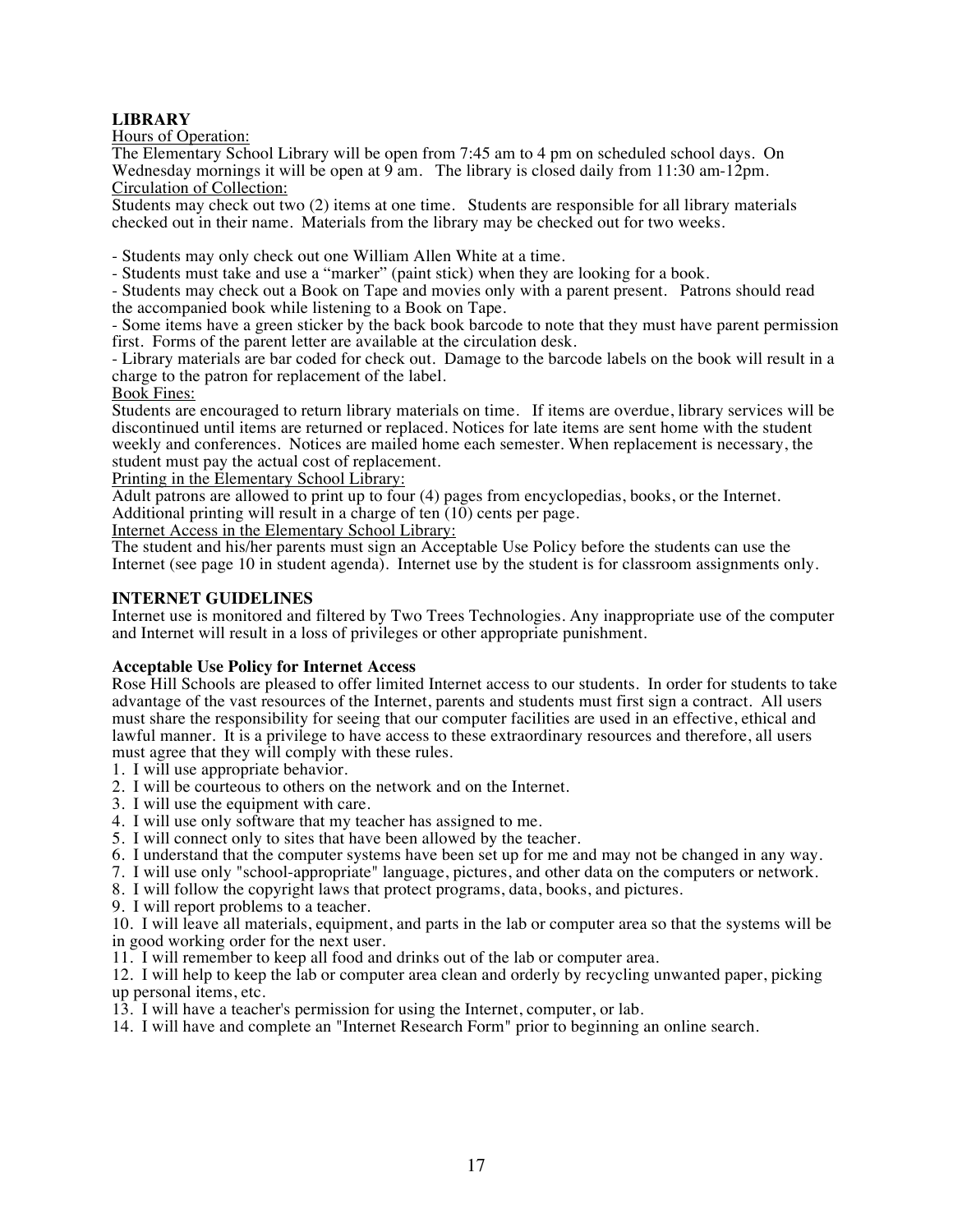## **USD #394 DISCIPLINE POLICY**

The USD #394 discipline policy is based on mutual respect among administrators, staff, teachers, students, and parents. These policies are designed to create a pleasant and safe environment for all students in our schools. The disciplinary actions in this policy contain a range of severity. The administrator is to determine the action to be taken within the prescribed range. For repeated occurrences, the disciplinary action may not be lessened in severity from the action taken on the first occurrence.

Students must remember that they are responsible for their actions. If actions are in violation of school policies, students will have to accept the consequences. Kansas law allows the school district to hold students accountable for their behavior while they are on school district property, at all bus stops, and at all school sponsored activities.

#### **School Safety Hotline**

There is a toll free school safety hotline number that may be used anonymously by students or parents. This number may be used if you have information or knowledge that a serious violent act may occur at your school. Law enforcement officials will contact the appropriate school personnel with all relevant information. The school safety hotline number is:1-877-626-8203

#### **Safe School Act**

The Kansas School Safety and Security Act (K.S.A. 72-89b03) requires school personnel to report **all felony and misdemeanor crimes** committed on school property or at a school supervised activity to the appropriate law enforcement agency. If an administrator's preliminary investigation reveals information which indicates a crime (felony or misdemeanor) **may** have been committed, the administrator is required to file a report. Whether or not the report is made in writing (for later follow-up by law enforcement), or by phone (for immediate follow-up by law enforcement) is dependent upon the seriousness and nature of the situation. When law enforcement officers conduct an investigation and/or question a student(s) during school hours, the building administration shall make reasonable attempts to contact parents, guardians, or representatives of the student(s) prior to questioning. To the extent possible reasonable requests of parents, guardians, or representatives shall be observed. The administrator involved shall document notification or attempted notification of parents, guardians, or representatives. If a student's parents, guardian or representative is not present during questioning of a student, the principal or a certified school staff member shall be present. The decision to arrest a student and remove that student from the school jurisdiction is the prerogative of law enforcement and **not** under the authority of school personnel.

#### **Emergency Safety Interventions**

The board of education is committed to limiting the use of Emergency Safety Interventions ("ESI"), such as seclusion and restraint, with all students. Seclusion and restraint shall be used only when a student's conduct necessitates the use of an emergency safety intervention as defined below. The board of education encourages all employees to utilize other behavioral management tools, including prevention techniques, de-escalation techniques, and positive behavioral intervention strategies.

#### **All staff members are prohibited from engaging in the following actions with all students:**

- •Using face-down (prone) physical restraint;
- •Using face-up (supine) physical restraint;
- •Using physical restraint that obstructs the student's airway;
- •Using physical restraint that impacts a student's primary mode of communication;
- •Using chemical restraint, except as prescribed by a licensed healthcare professional for treatment of a medical or psychiatric condition; and
- •Use of mechanical restraint, except:

○Protective or stabilizing devices required by law or used in accordance with an order from a licensed healthcare profession

○Any device used by law enforcement officers to carry out law enforcement

○Seatbelts and other safety equipment used to secure students during transportation

#### **Training**

All staff members are trained regarding the use of positive behavioral intervention strategies, deescalation techniques, and prevention techniques. Such training is consistent with nationally recognized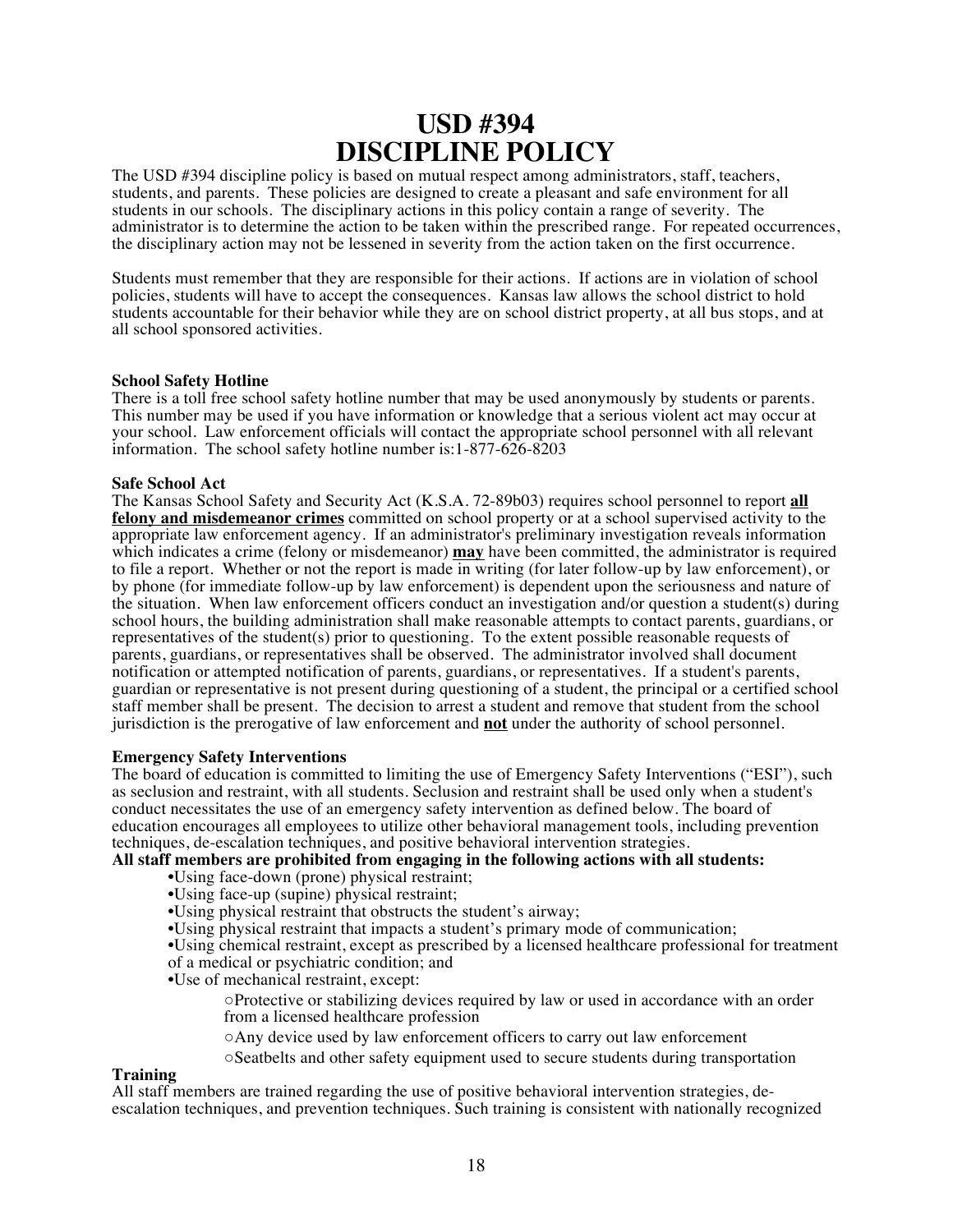training programs on the use of emergency safety interventions. The intensity of the training provided depends upon the employee's position. Administrators, licensed staff members, and other staff deemed most likely to need to restrain a student are provided more intense training than staff who do not work directly with students in the classroom. District and building administration make the determination of the intensity of training required by each position.

#### **Notification and Documentation**

The principal or designee shall provide written notification to the student's parents any time that ESI is used with a student. Such notification must be provided within two (2) school days. In addition, each building shall maintain documentation any time ESI is used with a student. Such documentation must include all of the following:

- ●Date and time of the intervention
- ●Type of intervention,
- ●Length of time the intervention was used, and
- ●School personnel who participated in or supervised the intervention.

All such documentation shall be provided to the building principal, who shall be responsible for providing copies of such documentation to the superintendent on at least a biannual basis. At least once per school year, each building principal or designee shall review the documentation of ESI incidents with appropriate staff members to consider the appropriateness of the use of ESI in those instances **Local Dispute Resolution Process**

The board of education encourages parents to attempt to resolve issues relating to the use of ESI informally with the building principal and/or the superintendent before filing a formal complaint with the board. In the event that the complaint is resolved informally, the administrator must provide a written report of the informal resolution to the superintendent and the parents and retain a copy of the report at the school. The superintendent will share the informal resolution with the board of education and provide a copy to the state department of education.

If the issues are not resolved informally with the building principal and/or the superintendent, the parents may submit a formal written complaint to the board of education by providing a copy of the complaint to the clerk of the board and the superintendent. Upon receipt of a formal written complaint, the board president shall assign an investigator to review the complaint and report findings to the board as a whole. Such investigator may be a board member, a school administrator selected by the board, or a board attorney. Such investigator shall be informed of the obligation to maintain confidentiality of student records and shall report the findings and recommended action to the board in executive session. Any such investigation must be completed within thirty (30) days of receipt of the formal written complaint by the board clerk and superintendent. On or before the 30<sup>th</sup> day after receipt of the written complaint, the board shall adopt written findings of fact and, if necessary, appropriate corrective action. A copy of the written findings of fact and any corrective action adopted by the board shall only be provided to the parents, the school, and the state department of education.

#### **Care of Property**

Students should refrain from marring desk, tables, walls, or floors and other destructive acts that destroy public property. Students are responsible for all books and materials checked out to them. Any acts of vandalism or destruction of school property may result in suspension from school and payment for damaged property and labor costs.

#### **Student Responsibilities and Expectations**

The following school rules have been developed to guide students in making appropriate behavior choices and to explain the expectations of the administration and staff concerning student behavior. These are only guidelines and are not meant to be all-inclusive.

\*Students are expected to follow the directions from adults in an appropriate manner.

\*Students are expected to stay on task and not interfere with the learning or the teaching that is taking place.

\*Students are expected to come prepared to class each day.

\*Students are expected to display pride in their school by keeping the school building and grounds clean and unmarred.

\*Students are expected to be considerate of others.

\*Students are expected to help create a safe environment in the school. Violation of the following will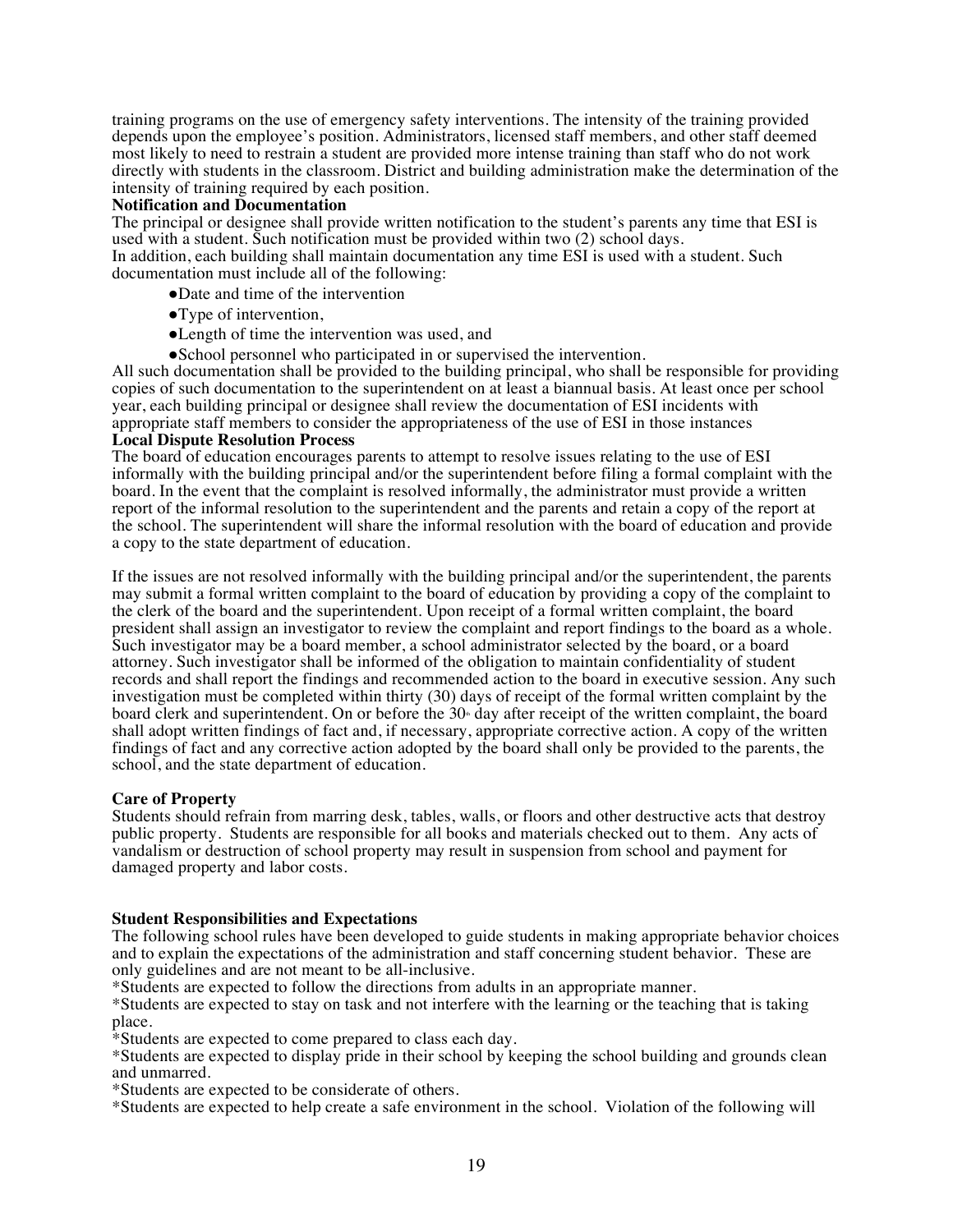result in disciplinary action.

The following items are the definitions of problem areas as established by the district Discipline Committee:

**Assault** - Physical attack of one person, or of a group of persons, upon another person who does not wish to engage in the conflict and has not provoked the attack

**Bullying -** The board of education prohibits bullying in any form on school property, in a school vehicle or at a school-sponsored activity or event. Students who have bullied others in violation of this policy may be subject to disciplinary action, up to and including suspension and expulsion. If appropriate, students who violate the bullying prohibition shall be reported to local law enforcement.

**Bus Conduct** -Violation of bus safety laws or regulation

**Cheating** - To violate rules dishonestly or attempt to deceive

**Destruction of Property/Vandalism** - Destroying or mutilating objects or materials belonging to the school, school personnel, students, or other persons

Misdemeanor - under \$500

Felony - over \$500<br>Disrespect - Inappropria Inappropriate or argumentative remarks or actions, being rude or uncooperative toward others

**Disruptive Behavior** - Any behavior that deprives the instructor of the right to teach, deprives other students of the right to learn, or any behavior that adversely affects the learning environment of the classroom or school.

**Dress Code** - Inappropriate dress, violation of school dress code

**Extortion** - The acquisition of money, property, school work, or services of any type by threats or force **Failure to Comply** - Refusal to comply with reasonable request of school personnel (teachers, secretaries, substitutes, lunchroom paraprofessionals, bus drivers etc.) or behavior that challenges their authority

**Fighting** - Purpose of inflicting physical harm on another person

**Flagrant/Intentional Lying or Omission** - Giving false information to any school personnel **Forgery** - Writing and using the signature or initials of another person, or misrepresenting your identity in any fashion

**Gum/Candy/Food/Drinks** -Consumption of gum, candy, food or drinks except as designated by teachers for special occasions. These treats shall be consumed only in the class that they are given.

**Harassment** - Incident of verbal teasing, ridiculing, and/or badgering of other students, including unwanted sexual attention and racial slurs

**Horseplay** -Inappropriate physical actions with no intent to cause injur

**Precipitating a Fight** - Statements or actions that encourage others to fight

**Profanity** - Cursing, swearing, vulgarity, failure to use appropriate language, or the use of physical gestures that are disrespectful in nature, or the possession of inappropriate material

**Public Display of Affection** -Inappropriate expressions of affection in a school setting.

**Scuffle** - Engaging in physical contact in anger.

**Snowballs** – Making or throwing snowballs are not permitted at school because of the danger of personal injury. Students caught snowballing will be subject to disciplinary action.

**Sign In/Out** - Not reporting to the office and signing in or out as required by building attendance policy **Theft** -Taking or concealing property that belongs to others

Misdemeanor - under \$500

Felony - over \$500

**Threat** - Any statement or action that is communicated with the intent to commit violence or terrorize another individual, or cause the evacuation of any building, facility or district vehicle.

**Unnecessary Items** -The possession of item(s) which could be used to cause a disturbance and is (are) unnecessary for school activities (cellular phone, beeper, iPods, laser lights, electronic toys, etc.)

#### **Administrative Disciplinary Step Plan**

This step plan will be used by the administration for all students who are referred to the office. Although disciplinary action is outlined in the steps below, the discipline taken may not necessarily follow in chronological order as listed. The action will be determined by the seriousness of the infraction.

#### **Step 1 Informal Talk**

A school official (teacher, administrator, or counselor) will talk to the student and try to reach an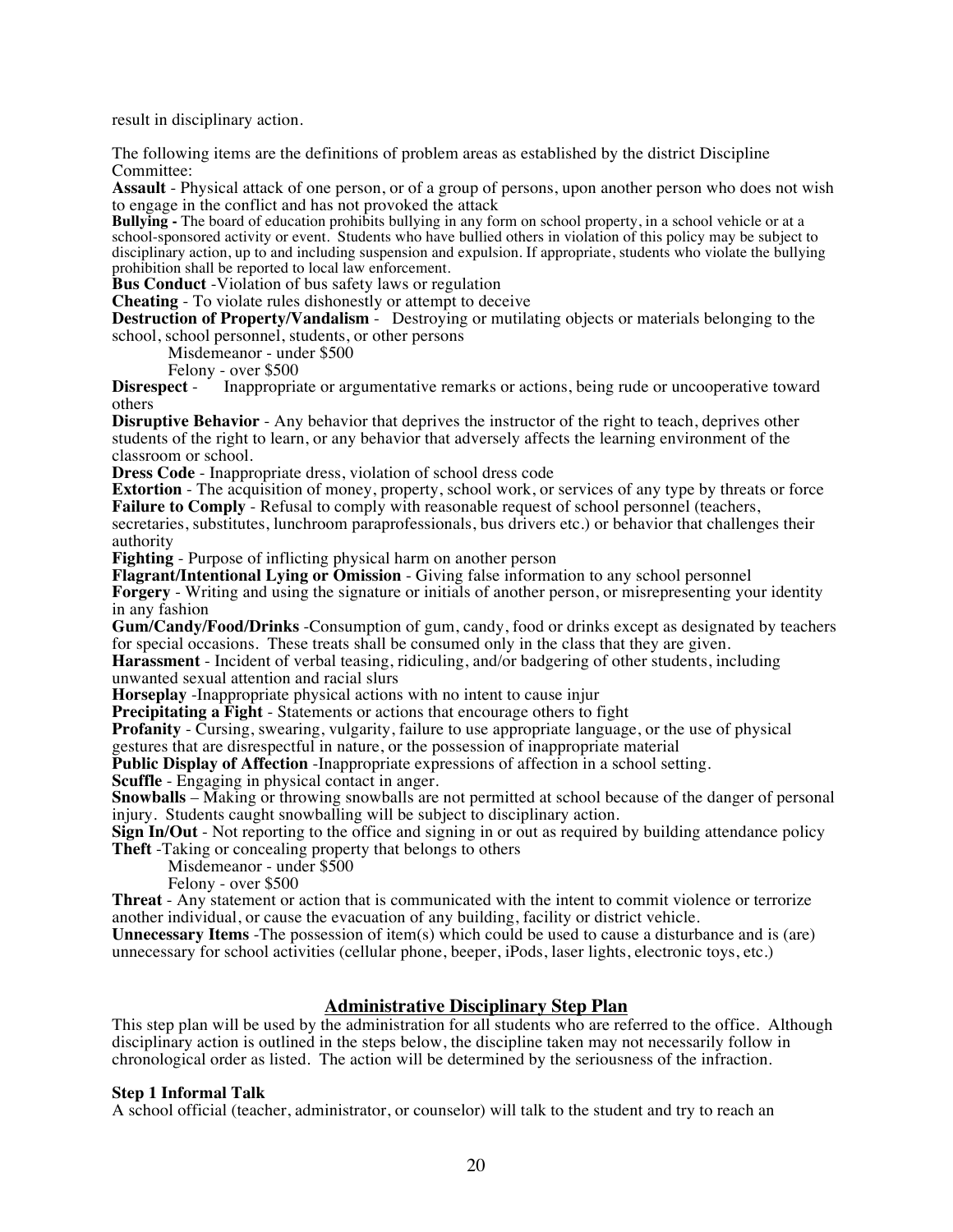agreement regarding how the student should behave. Parents may be notified if necessary.

#### **Step 2 Conference and/or Behavior Clinic**

A formal conference is held between the student and one or more school officials. During this conference the student must agree to correct his/her behavior. This action will be recorded in the Student File. Behavior clinic is a counseling session for the students provided by the school counselor. It will occur during the school day. Parents will be contacted.

Parents maybe notified by telephone, e-mail, personal contact, or letter (referral). A conference may be conducted between the student, his/her parent(s), appropriate school personnel and any other individuals concerned. This action will be recorded in the Student File. The counselor may conduct a follow-up visit with the student if deemed necessary.

#### **Step 3 Detention and /or Extended School Day (ESD)**

#### **Detention/ESD**

A student stays after school for the assigned time, in the detention/ESD room. Parents will be contacted.

#### **Step 4 In-School Suspension (ISS) and/or Saturday School (SS)**

As an alternative to short term out of school suspension, a student may be assigned ISS or SS. An administrator will assign students to ISS or SS when he/she has violated school regulations or has been involved in a major discipline infraction. Students will report to a designated area for ISS or SS for an assigned time. This action will be recorded and the parents notified.

#### **Step 5 Short-Term Suspension**

According to Kansas Law 72-8902: A suspension may be for a short term not exceeding ten school days.During an out-of-school suspension students are not allowed on school property. Students will be allowed to make up work from a suspension for credit but it must be turned in the day the student returns to class from the suspension. It is the responsibility of the student/parent to pick up the work from school.

#### **Step 6 Long-Term Suspension/Expulsion**

According to Kansas Law 72-8901: The Board of Education of any school district may suspend, expel, or by regulation authorize any certified employee or committee of certified employees to suspend or expel any student guilty of any of the following:

A. Violation of any published regulation for student conduct adopted or approved by the Board of Education, or

B. Conduct which substantially disrupts, impedes, or interferes with the operation of any public school, or

C. Conduct which substantially impinges upon or invades the rights of others, or

D. Conduct which has resulted in conviction of the student of any offense specified in Chapter 21 of the Kansas Statutes Annotated or any criminal statute of the United States, or

E. Disobedience of an order of a teacher, peace officer, school authority, when such disobedience can reasonably be anticipated to result in disorder, disruption or interference with the operation of any public school or substantial and material impingement upon or invasion of the rights of others.

Long term Suspension may be for a term of 11-90 days. Expulsion may be for a term of 91-186 days.

An expulsion may be for a term not exceeding 186 school days. If a suspension or expulsion is for a term exceeding the number of school days remaining in the school year, any remaining part of the term of the suspension or expulsion may be applied to the succeeding school year.

#### **Disciplinary Action for Missing Detention**

| 1st offense | Detention time doubled |
|-------------|------------------------|
| 2nd offense | $ESD - 1$ day          |
| 3rd offense | Suspension - 1 day     |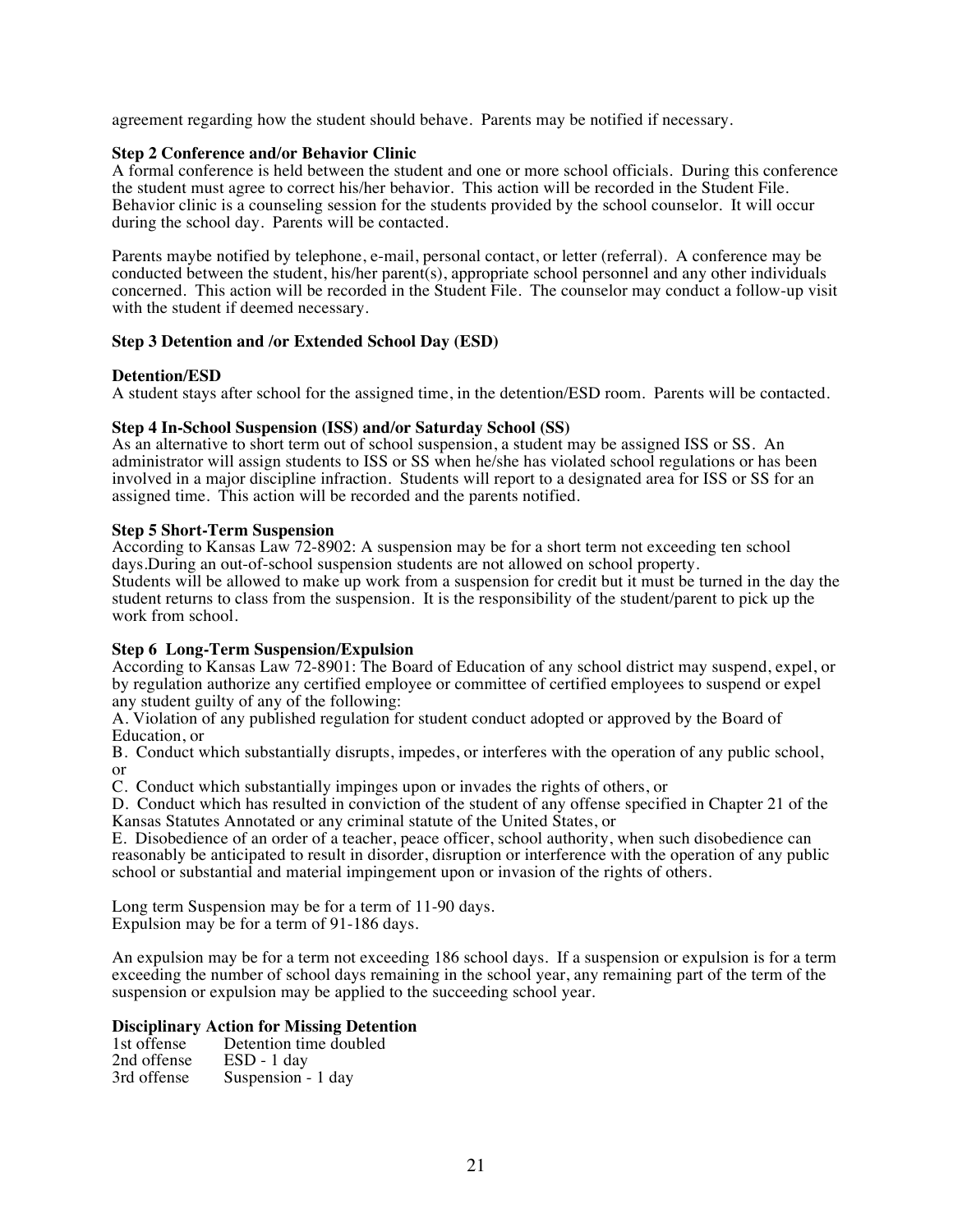## **Disciplinary Action for Missing Extended School Day (ESD)**

1st offense ESD doubled<br>2nd offense Suspension -Suspension - 1 day

#### **Disciplinary Action for Missing Saturday School (SS)**

Failure to attend Saturday School will result in Out of School Suspension

#### **Discipline Guidelines**

Students will move progressively from one type of discipline to another in the discipline policy. The following guideline will be used:

#### **High School**

Detention – no more than 3 times or 5 days total per semester ESD – no more than 3 times or 7 days total per semester.

**K-8**

Detention – no more than 5 times or 8 days total per semester ESD – no more than 5 times or 11 days total per semester.

## **DRUGS, ALCOHOL, TOBACCO, and WEAPONS**

#### **Drugs and Alcohol**

1. A student who is guilty of possessing, offering, selling, buying, or being under the influence of any illegal drug, alcohol, drug paraphernalia, simulated drugs, or other controlled substance on school property or at any school-sponsored activity, will be detained immediately.

2. The administration will contact the proper law enforcement officials and the student's parents.

3. An immediate short-term suspension of 10 school days may be imposed.

4. A formal hearing may be held. Disciplinary action will be administered as per B.O.E. Drug Free School Policy.

5. The student may be required to undergo a complete substance abuse evaluation by a licensed agency before he/she is allowed back to Rose Hill Intermediate School or an alternative school as per Board of Education policy.

1<sup> $\textdegree$ </sup> Offense for Alcohol: Suspension from all student activities for a period not less than a month, and punishment up to and including short-term suspension

 $2$ <sup>n</sup> Offense for Alcohol / First Offense for Drugs: Suspension from all student activities for a period of not less than one semester of four months, and punishment up to and including long-term suspension.  $3<sup>a</sup>$  Offense for Alcohol / Second Offense for Drugs: Suspension from participation and attendance at all school activities for the year, and punishment up to and including expulsion from school for the remainder of the school year.6

#### **Tobacco**

The use or possession of any tobacco product by students at school or at a school-sponsored activity is prohibited. Students who use or possess tobacco products at school or a school-sponsored activity will be subject to the disciplinary action. Law enforcement will be contacted.

1 Offense: Three days ESD, and parent notification in writing.

 $2<sup>nd</sup>$  Offense: Three days Out of School Suspension and conference with parents.

3<sup>*d*</sup> Offense: Five days Out of School Suspension and conference with parents.

4<sup>t</sup> Offense: Five days Out of School Suspension and a hearing for extended term suspension.

#### **Weapons**

Students shall not knowingly possess, handle, or transmit, any object that can reasonably be considered a weapon or simulation thereof:

- 1. On the school grounds during, before, or after school hours.
- 2. On school grounds at any other time when the school is being used by any school personnel or school group.
- 3. Off the school grounds at a school activity, function or event.

Weapons are identified in two categories:

a. Articles commonly used or designed to inflict bodily harm and/or to intimidate others. Examples are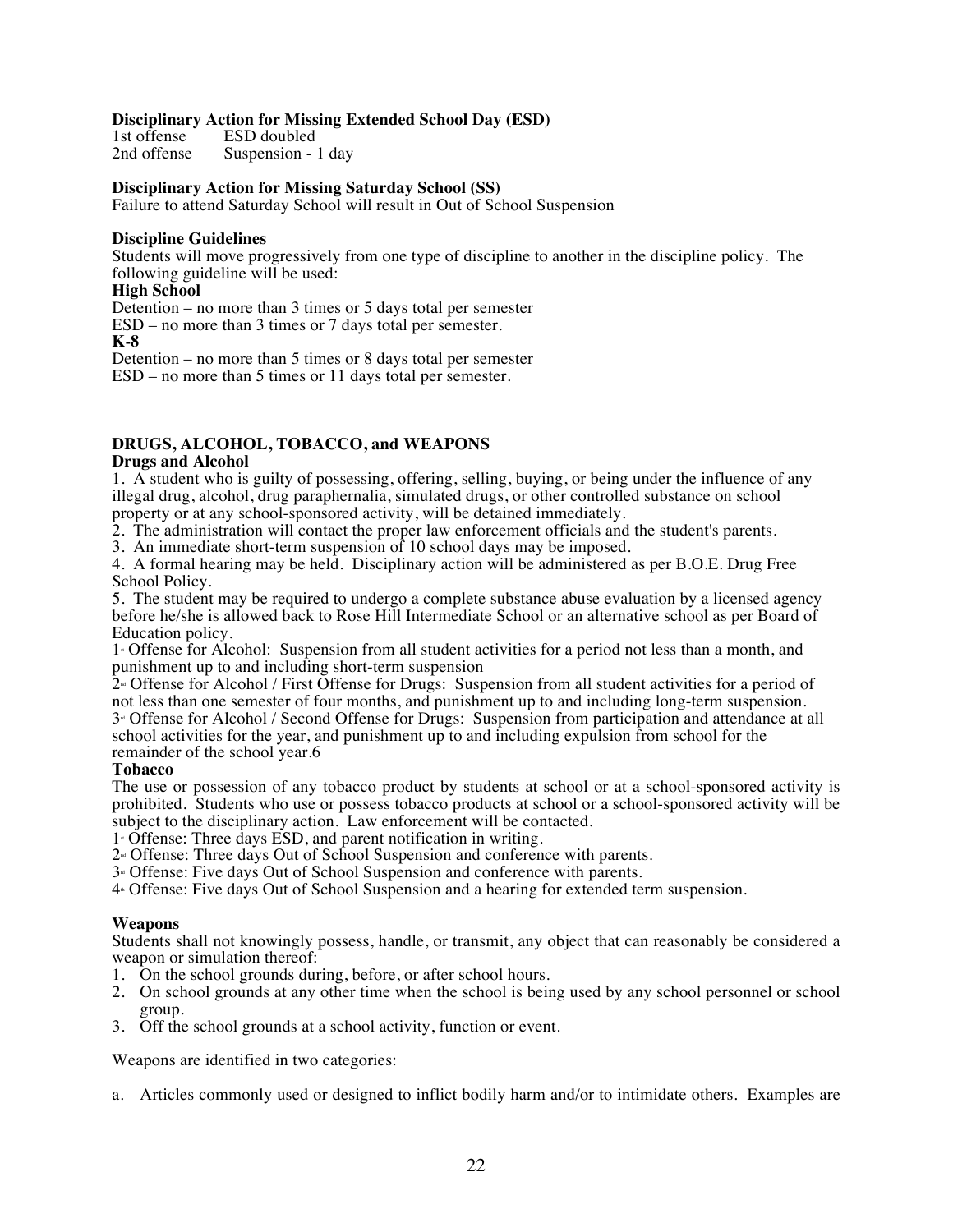firearms, air gun, BB gun, slingshot (or any other instruments capable or accelerating a projectile), knuckles, knives of any kind, chains, clubs, stars, or any other weapon identified by K.S.A. 72-89a01.

b. Articles designed for other purposes, but are used to threaten, inflict bodily harm, or intimidate. Examples are belts, combs, pencils, files, compasses, scissors, rulers, etc.

A student acting in an aggressive or belligerent manner with any article as described in Section b. above shall be deemed to be in possession of a weapon. Disciplinary action will be taken. A student using or in possession of a weapon will be subject to suspension, possible expulsion proceedings, referral to law enforcement agencies, or other appropriate action.

#### **Sexual Harassment**

Sexual Harassment is a civil offense and a violation of an individual's right to education in an appropriate environment. The following actions can be considered sexual harassment:

Having sexual comments, jokes, gestures or looks made about one; 2) being touched, grabbed, or pinched in a sexual way; 3) being flashed or mooned; 4) having sexual rumors spread about one; 5) having clothes pulled in a sexual way; 6) being shown, given, or left sexual pictures, photographs, illustrations, messages, or notes; 7) having way blocked or being cornered in a sexual way; 8) being told one was gay or lesbian; 9) having one's clothing pulled off or down; 10) being forced to do something sexual including kissing; and 11) being spied on during dressing or showering at school.

#### **Racism**

Remarks, writings, or signs which are derogatory toward any ethnic group will not be tolerated. Any student who believes he or she has been subjected to harassment, sexual harassment or racial harassment, should discuss the problem with his/her principal, or another certified staff member. Complaints regarding all forms of harassment shall be investigated under district policy, which provides for immediate investigation and disciplinary action where appropriate. Initiation of a harassment complaint will not cause any adverse reflection of the student. The initiation of a student's complaint shall not adversely affect the job security or status of any employee or student until a finding of fact determines that improper conduct occurred. Strict confidentiality shall be maintained throughout the complaint procedure.

#### **Gang Activity**

Gang activity which threatens the safety or well being of persons or property on school grounds, or at school activities, or which disrupts the school environment is prohibited.

The type of dress, apparel, activities, acts, behavior or manner of grooming displayed, reflected, or participated in by any student shall not:

- 1. Lead school officials to reasonably believe that the behavior, apparel, activities, acts, or other attributes are gang related and would disrupt or interfere with the school environment or activity and/or educational objectives;
- 2. Present a physical safety hazard to self, students, staff, and/or other employees;
- 3. Create an atmosphere in which a student, staff, or other person's well-being is hindered by undue pressure, behavior, intimidation, overt gesture, or threat of violence; or
- 4. Imply gang membership or affiliation by written communication, marks, drawing, painting, design or emblem upon any school building, any personal property or on one's person.

#### **Student Dress Code**

Appearance does affect the learning atmosphere of a school. Neatness and good taste are emphasized as guidelines for understanding and interpreting this dress code. This code is not intended to impose a financial hardship on any student or family; neatness and good taste are emphasized, not expensive clothing.

General guidelines include:

- 1. Shoes must be worn.
- 2. Apparel which is excessively short or excessively tight may not be worn.
- 3. Apparel which is excessively large or excessively long (example: pants should not touch the ground) may not be worn.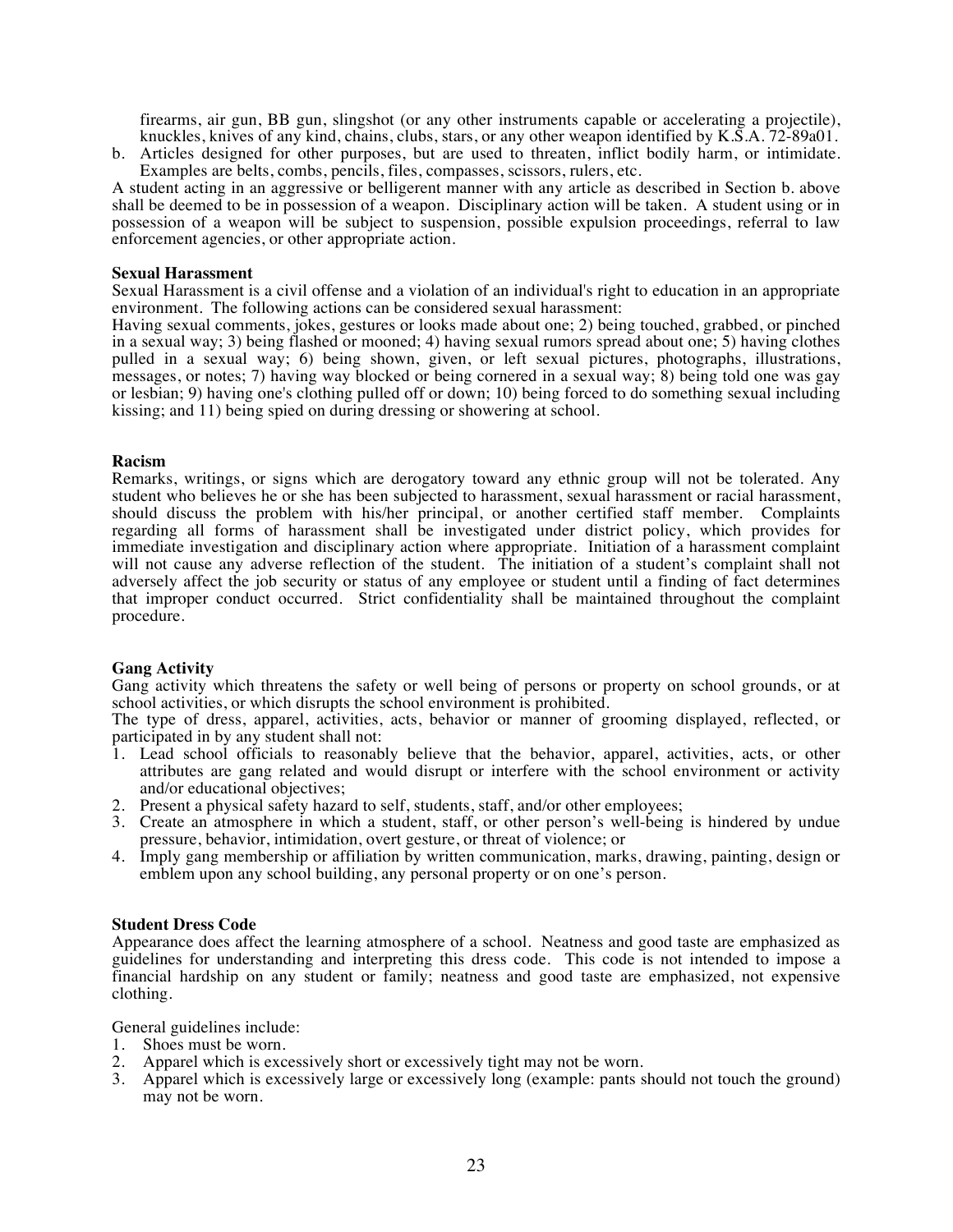- 4. No "bagging" or "sagging".
- 5. Clothing designed for maximum exposure to the sun (tank tops [Grades 6-12], mesh shirts, spaghetti straps, midriff, etc.) may not be worn.
- 6. Clothing having vulgar or obscene language or gestures, inappropriate double meanings, symbols of violence or endorsements of alcohol, drug, weapons or tobacco products is unacceptable.
- 7. Head apparel such as hats, bandanas, and sunglasses are not to be worn in the school building.
- Chains such as pant chains are not to be worn on school property.

Common sense and good judgement are to prevail in all modes of dress. This list is not intended to be all-inclusive. Students will be given the option of changing or going home, with an unexcused absence. Any student involved in a co-curricular or extra-curricular activity in which the student represents the school must dress in accordance with the sponsor's requirements and subject to the approval of the building principal.

#### **EMERGENCY DRILLS**

State guidelines require that we run 2 tornado, 4 fire and 3 crisis drills every year. These are serious drills and students should follow directions and conduct themselves accordingly.

#### **FIRE**

The alert signal for fire, or fire drill, is a continuous sounding of the fire alarm. All personnel and students will participate in all fire drills. Students are to cooperate completely during these drills.

- 1. All personnel and students will participate in all fire drills.
- 2. Drills will be held at regular intervals during the school year.
- 3. Fire drills will not be announced in advance after the first drill.
- 4. If a stairway or door is blocked, use the alternate route.
- 5. At the sound of the fire bell, students will leave all work immediately. All books and notebooks will be left on desks.
- 6. When fire drills occur, the safety of the occupants of the building should be considered above all else. Everyone should move at least fifty (50) feet away from the building.
- 7. The teacher will be responsible for closing the classroom door and windows in addition to turning out all lights when the last student has made his/her exit.
- 8. A bell will ring followed by a verbal all clear announcement to signal the all clear and ok to return to class. Do not enter the building until the "all clear" bell is sounded.

#### **TORNADO**

The alert signal for tornado, is an intermittent intercom tone. All students shall move with their classes, following the designated procedure as outlined for the specific class they are in at the time of the alert. Students not in class (such as in the hall or going to the media center) shall proceed to any designated area.

Under no condition shall students run, but shall walk rapidly. Remain calm, alert, and quiet so those announcements can be heard. When the tornado alert is lifted, an announcement will be made. Remain in designated areas until the "all clear" is given. All teachers should take their grade books and follow their group.

#### **CRISIS PLAN**

The district maintains a district-wide crisis plan that is accompanied by a plan at each school location. Each plan outlines the procedures to be used in a wide variety of possible crises from emergency response for dangerous weather and natural disaster, to bomb threats and intruders in the building. Per state guidelines, we practice responses to this crisis plan 9 times during the school year so students and staff are prepared in the event of a crisis. If a true crisis occurs, and students have to be evacuated from their school, please contact central office for details of where you may pick up your child (776-3300).